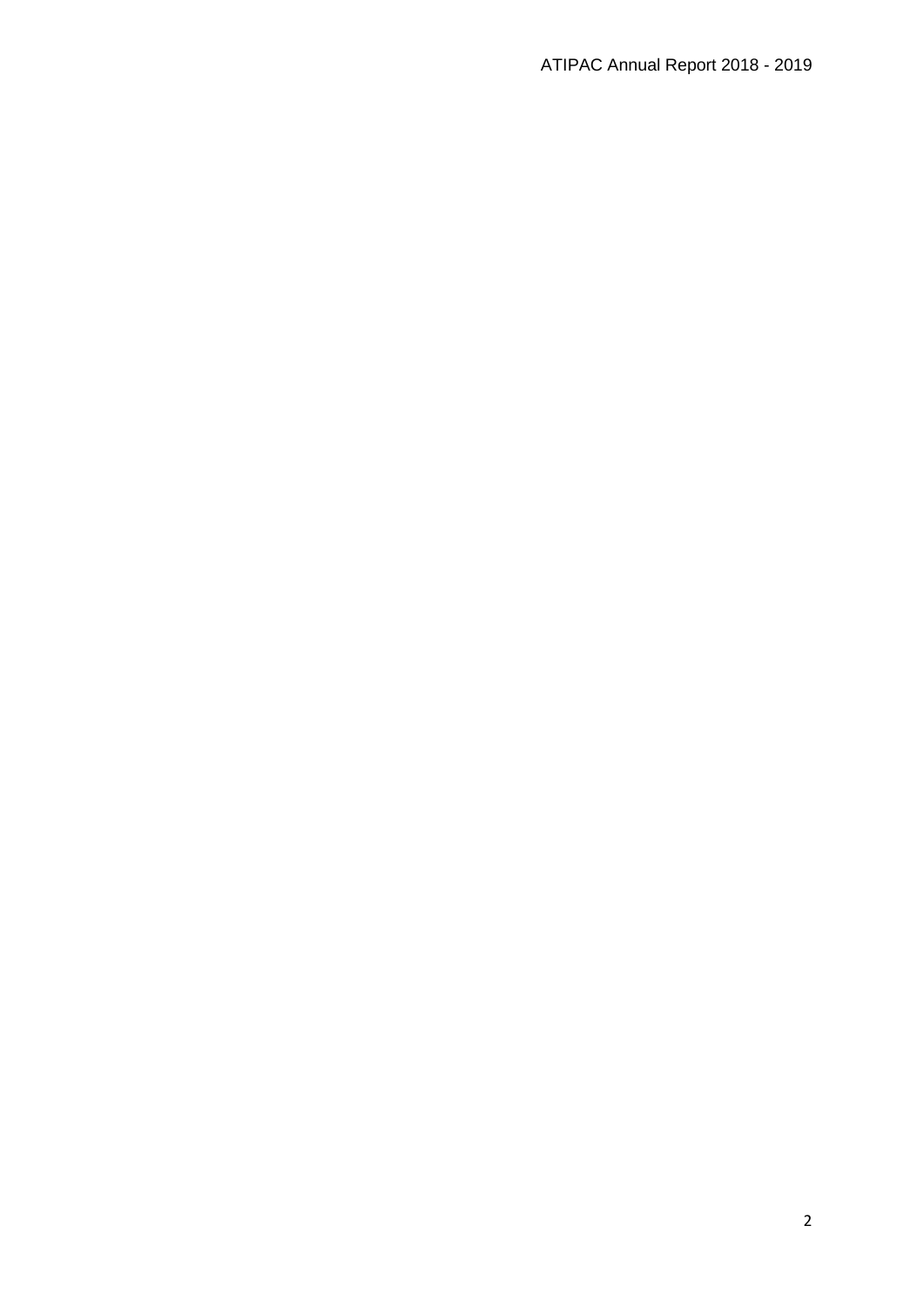# Air Travel Insolvency Protection Advisory **Committee**

Annual Report 2018 - 2019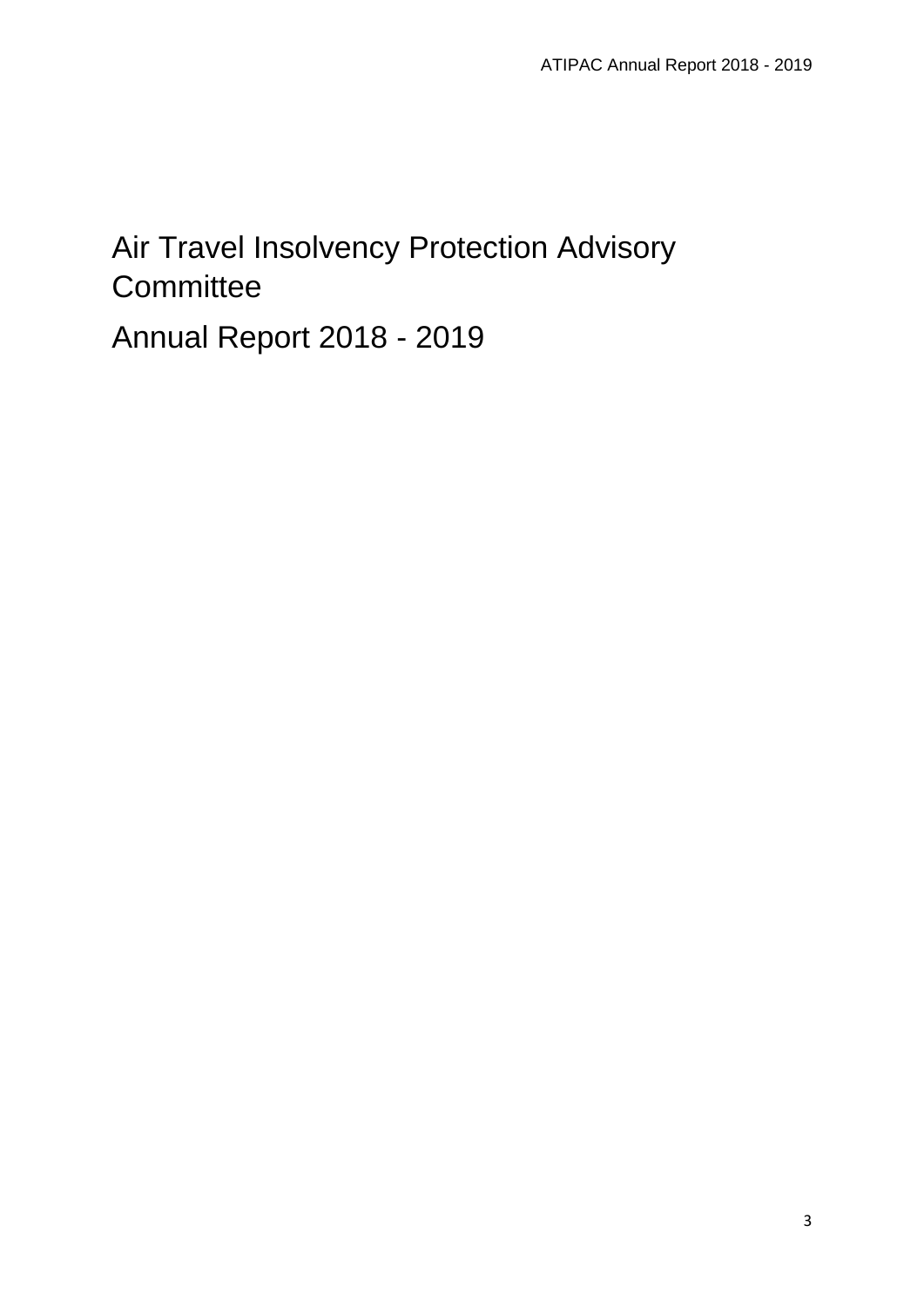©Air Travel Insolvency Protection Advisory Committee 2019

Copies of this publication may be reproduced for personal use, or for use within a company or organisation, but may not otherwise be reproduced for publication.

To use or reference CAA publications for any other purpose, for example within training material for students, please contact the CAA at the address below for formal agreement.

Enquiries regarding the content of this publication should be sent to:

E-mail: [atipac@caa.co.uk](mailto:atipac@caa.co.uk)

Further information about ATIPAC is available at [www.atipac.org.uk](http://www.atipac.org.uk/)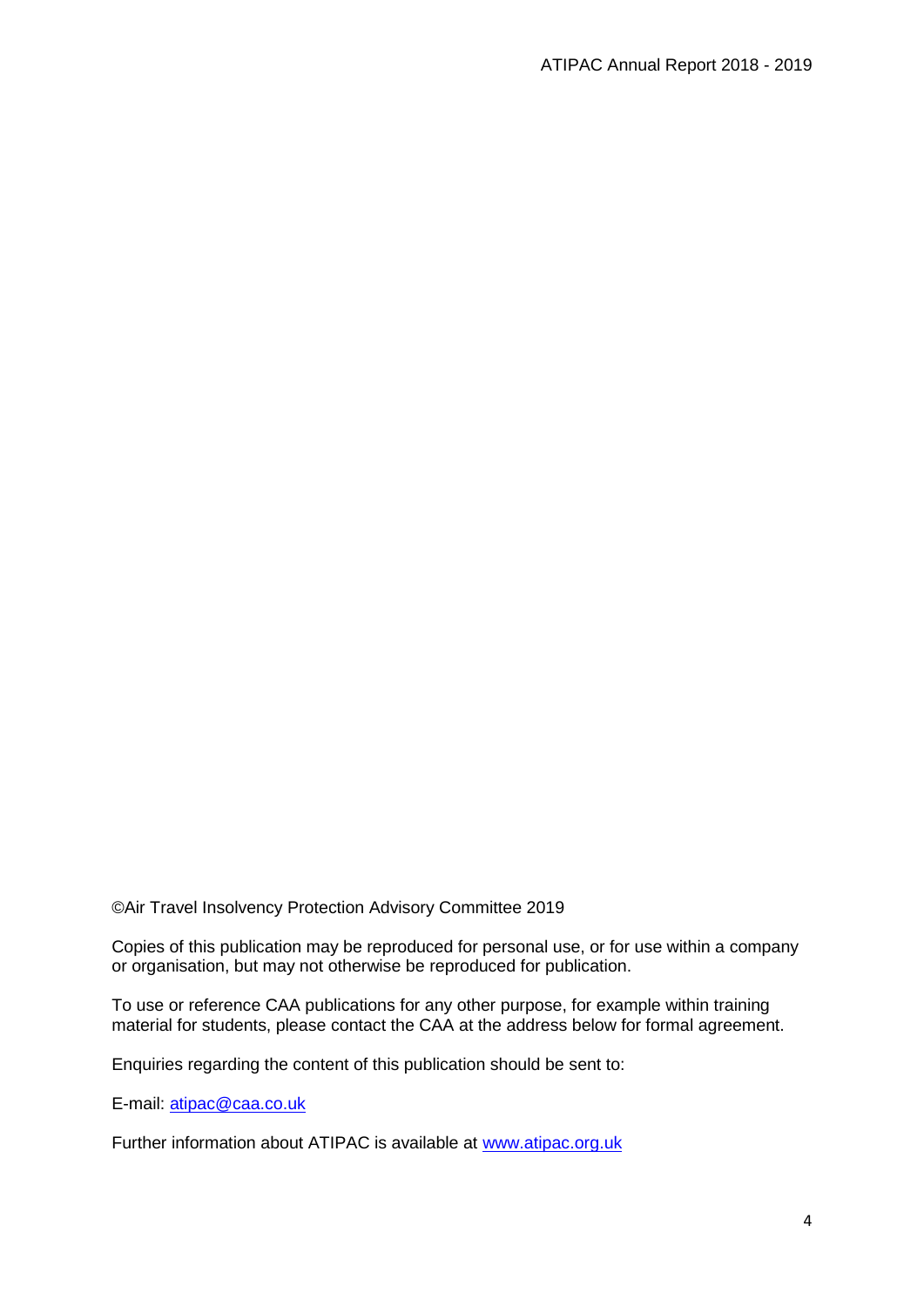# **Contents**

| Appendix A – ATIPAC Response to the Airline Insolvency Review Call for Evidence 15 |  |
|------------------------------------------------------------------------------------|--|
|                                                                                    |  |
|                                                                                    |  |
|                                                                                    |  |
|                                                                                    |  |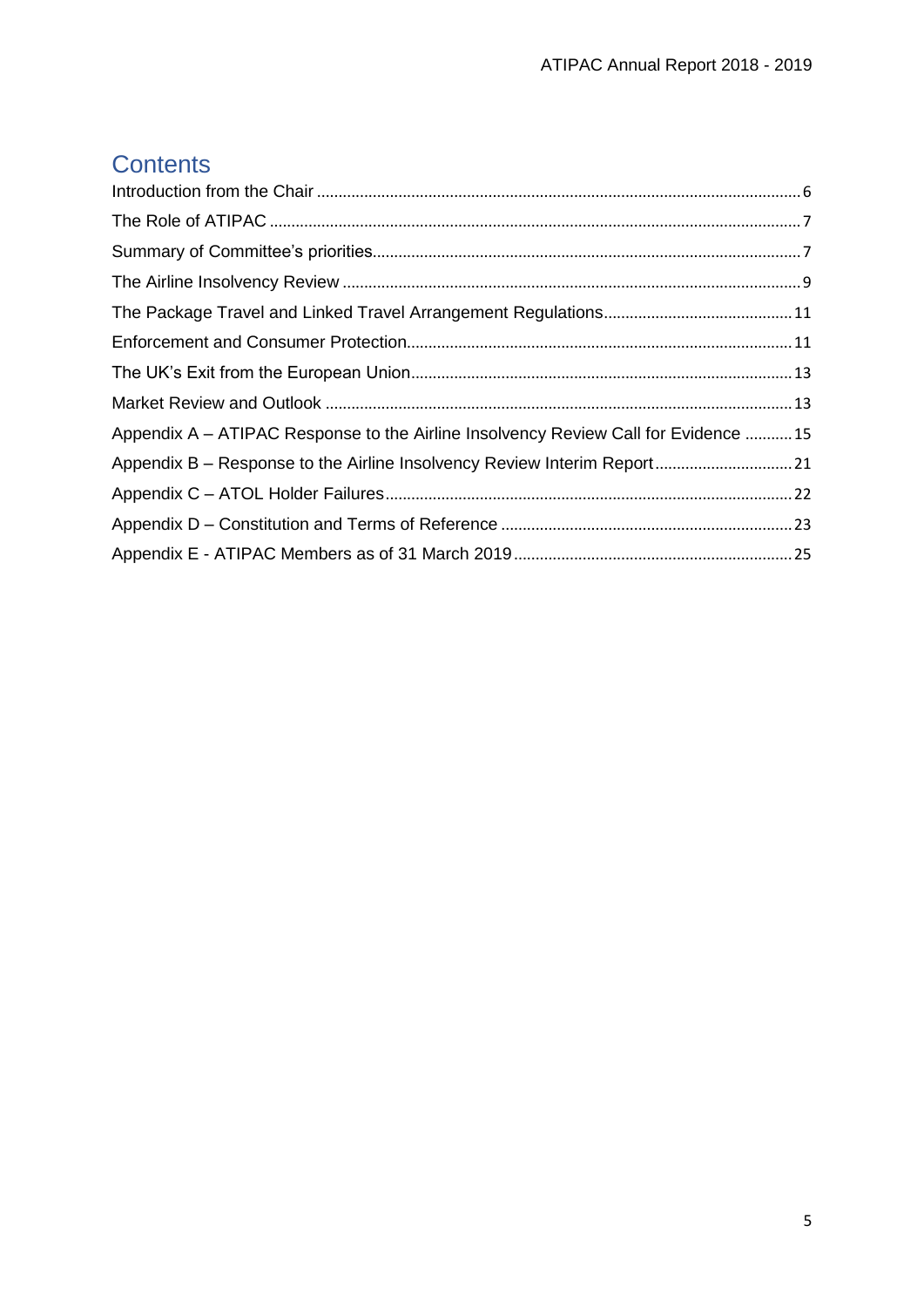# <span id="page-5-0"></span>Introduction from the Chair



Dear Secretary of State,

I am pleased to enclose the nineteenth annual report of the Air Travel Insolvency Protection Advisory Committee, covering the year ending 31 March 2019.

The travel industry is one that frequently experiences changes, and the last year has seen a number of important developments in consumer protection for air travellers.

The key issues focused on in this report are: the work of the Airline Insolvency Review; implementation of the Package Travel Directive (PTD); and enforcement of the PTD. The Committee has also noted some of the challenges and opportunities presented by the UK's potential exit from the European Union.

The Committee and I look forward to working with external organisations, including your Department and the Civil Aviation Authority, to support the continuing development of the consumer protection landscape.

#### **Sandra Webber**

ATIPAC Chair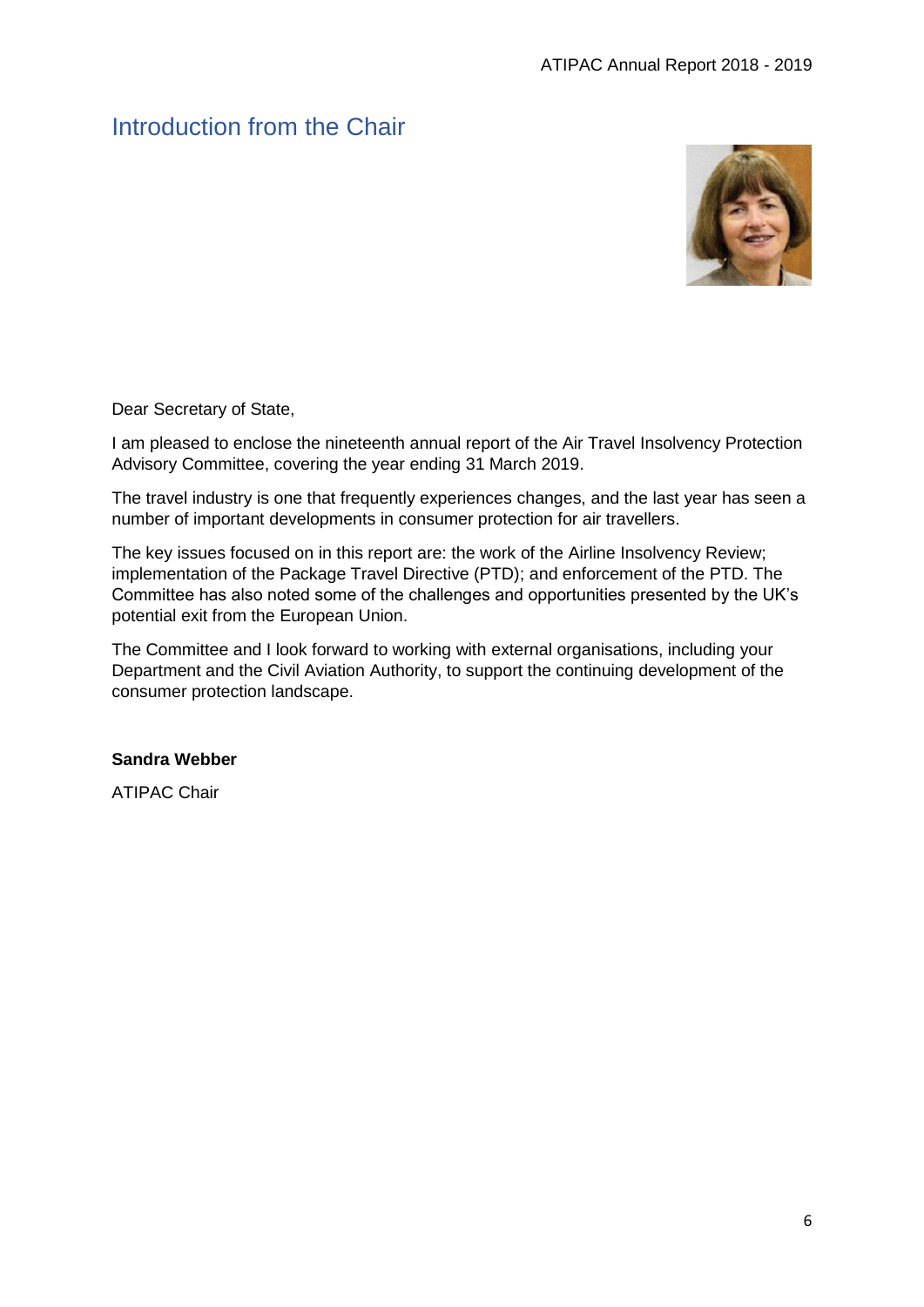# <span id="page-6-0"></span>The Role of ATIPAC

The Committee was created by the Secretary of State for Transport in 2000 to provide informed advice to Government on financial protection of air travellers and customers booking with air travel organisers.

The Committee is devoted to furthering the interests and financial protection of air travellers. The Committee has an independent Chair, and its membership is uniquely balanced between trade, regulator, passenger representatives and independent members, with a breadth and depth of knowledge and experience from all areas of the travel industry. Given the diversity of its membership, it is not possible for the report to cover all points of view, however, the report reflects the viewpoint of the majority of members.

# <span id="page-6-1"></span>Summary of Committee's priorities

The focus of the Committee's work over the past twelve months has been dominated by:

- the Airline Insolvency Review
- the implementation of The Package Travel Directive (PTD) into UK law,
- enforcement of the PTD, and

1

the UK's withdrawal from the European Union

Since the Committee came into existence the travel sector has gone through significant evolution, from the emergence of low-cost carriers to the use of the internet as the means of booking holidays. Even so, for an industry already familiar with change, the current trading environment poses an enormous challenge.

The Committee welcomes and encourages the Government to consider the recommendations of the Airline Insolvency Review (AIR)<sup>1</sup>. The introduction of protection for passengers in the event of airline failure is something that many members of the Committee have long advocated, and the 2017 failure of Monarch highlighted the need for measures to be in place. The Committee strongly encourages the Government to act upon AIR's work.

In the last year there has only been a failure of one UK airline, Flybmi<sup>2</sup>. Although not a large carrier, the collapse of any airline has the potential to cause inconvenience to passengers. There have also been failures of a number of European airlines, including Primera, Cobalt, Germania and WOW Air, all of which have had some impact upon UK-passengers<sup>3</sup>.

The most significant legislative change in the last year was the introduction of the 2015 EU Package Travel Directive into UK law<sup>4</sup>. The Committee shared its collective expertise with the Department for Transport (DfT) and Department for Business, Energy and Industrial Strategy

<sup>&</sup>lt;sup>1</sup> The Airline Insolvency Review final report was published during the drafting of this report, on 9<sup>th</sup> May 2019 <https://www.gov.uk/government/publications/airline-insolvency-review-final-report>

<sup>2</sup> [https://www.caa.co.uk/News/Advice-to-UK-consumers-on-British-Midland-Regional-Limited-\(FlyBMI\)](https://www.caa.co.uk/News/Advice-to-UK-consumers-on-British-Midland-Regional-Limited-(FlyBMI)-suspending-operations/) [suspending-operations/](https://www.caa.co.uk/News/Advice-to-UK-consumers-on-British-Midland-Regional-Limited-(FlyBMI)-suspending-operations/)

<sup>&</sup>lt;sup>3</sup> <https://www.caa.co.uk/News/Advice-to-UK-consumers-on-Cobalt-Air-ceasing-operations/>, <https://www.caa.co.uk/News/Further-advice-to-UK-consumers-impacted-by-Primera-Air-ceasing-operations/> , <https://www.bbc.co.uk/news/business-47127921> and [https://www.caa.co.uk/News/Advice-to-UK-consumers](https://www.caa.co.uk/News/Advice-to-UK-consumers-on-WOW-AIR-suspending-operations/)[on-WOW-AIR-suspending-operations/](https://www.caa.co.uk/News/Advice-to-UK-consumers-on-WOW-AIR-suspending-operations/)

<sup>4</sup> The Package Travel and Linked Travel Arrangement Regulations 2018 replaced the 1990 Package Travel Directive and The Package Travel, The Package Holidays and Package Tours Regulations 1992; there were also consequent revisions to The Civil Aviation (Air Travel Organisers' Licensing) Regulations 2012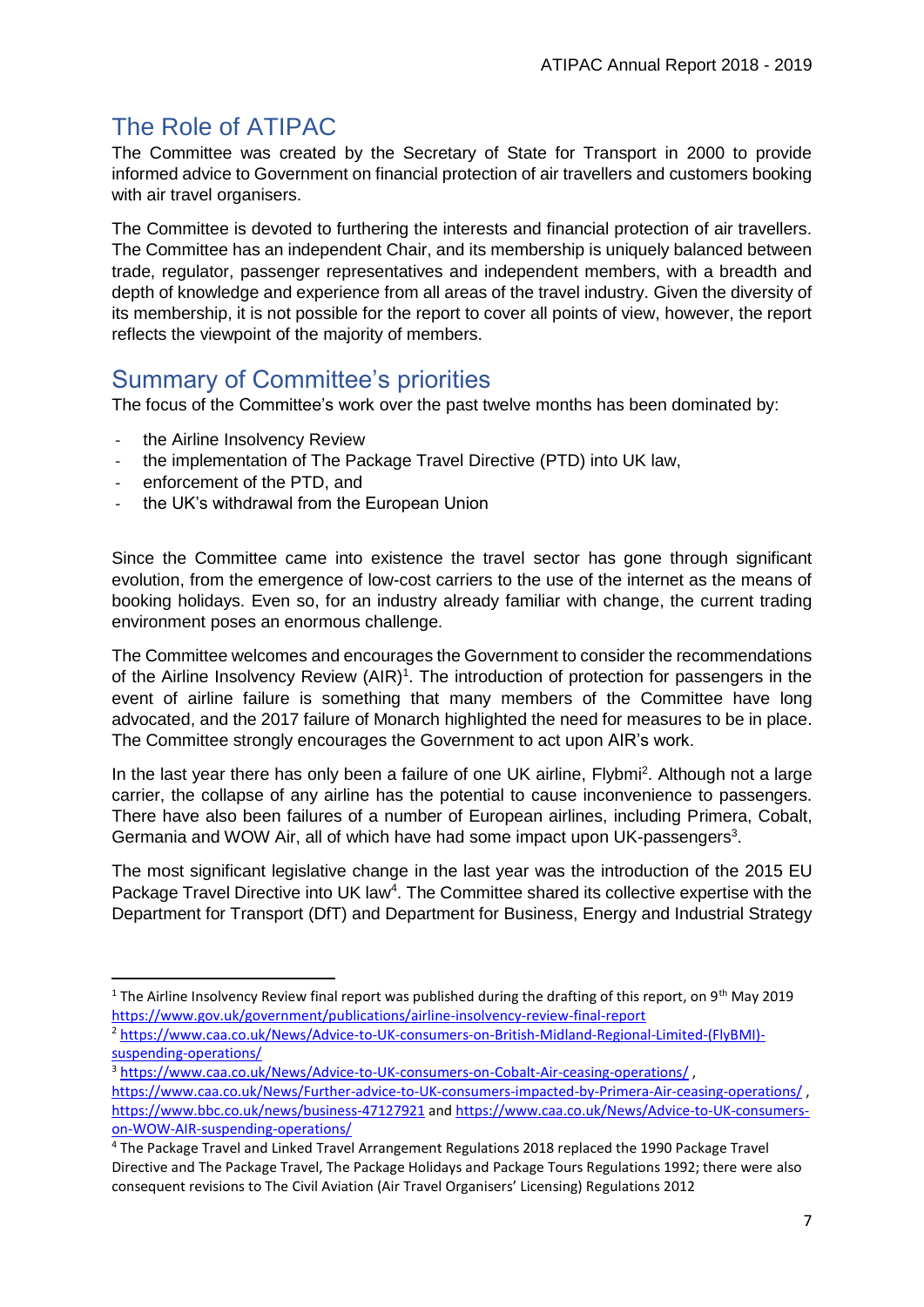(BEIS) prior to the Directive's implementation and will continue to monitor the impact of the regulations on industry and passengers.

With the introduction of The Package Travel and Linked Travel Arrangement Regulations 2018, there comes a need to ensure compliance. For the legislation to be effective, it needs to be understood by both the industry and consumers, and those charged with enforcement need to have the necessary tools and resources available to them. The Committee is concerned that aspects of the regulations are unclear, and this uncertainty, combined with competing priorities for enforcement bodies, creates a risk for consumers that the full benefits of the new regulations will not be realised.

In common with most other business sectors, the travel industry has been affected by the uncertainty associated with the UK's withdrawal from the European Union. Although passenger confidence has remained in many travel markets, the Committee remains concerned about the impact on passengers and the travel industry. The Committee acknowledges the work undertaken by DfT, the CAA and their international partners to ensure that travel can continue uninterrupted. Nevertheless, the Committee looks upon Brexit as an opportunity to review and amend some aspects of transposed European legislation.

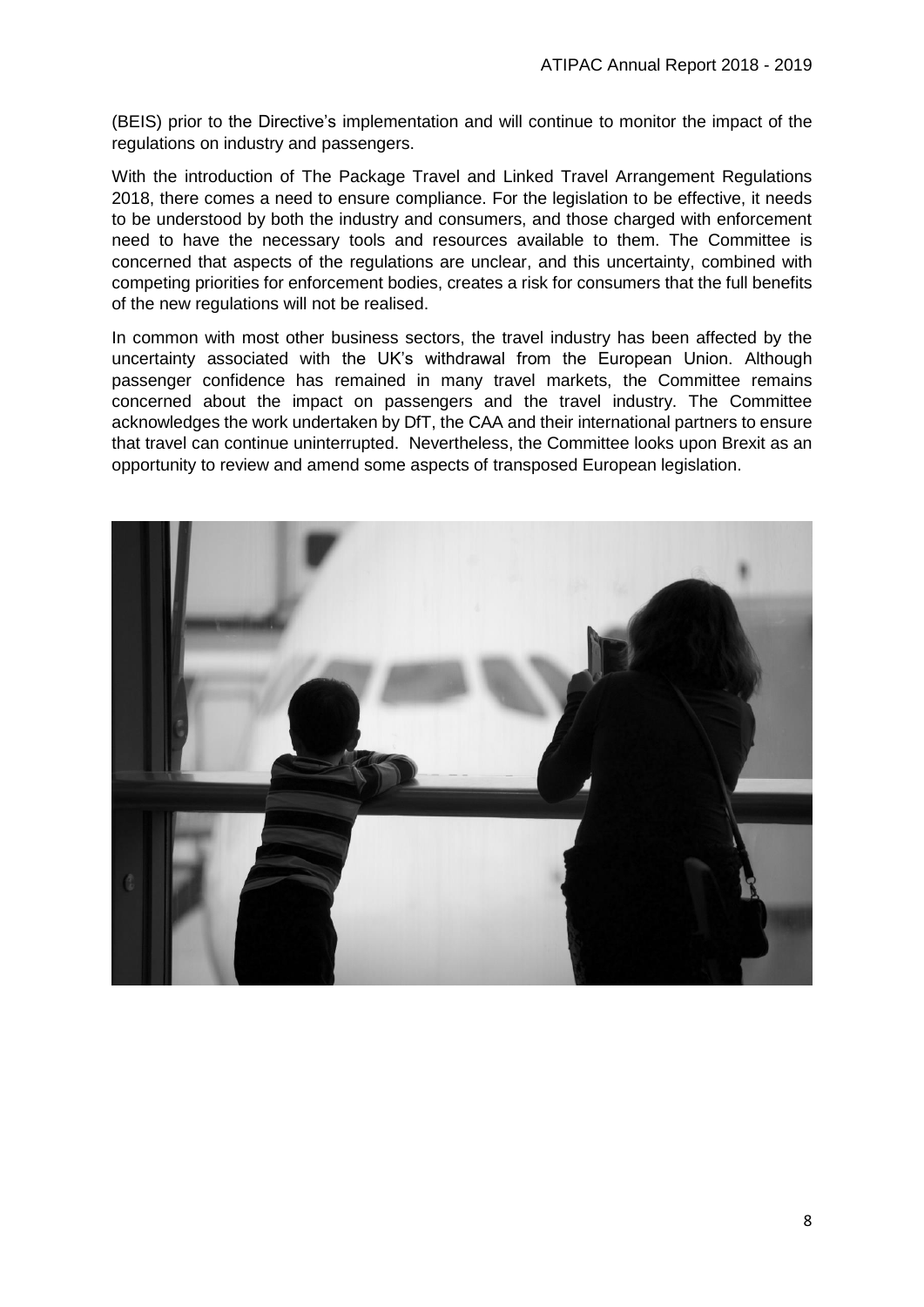# <span id="page-8-0"></span>The Airline Insolvency Review

The majority of the Committee have been proponents of financial protection for UK-originating passengers and support the work of the AIR in proposing a consistent and robust mechanism for responding to airline failures, including the repatriation of passengers. While the focus of AIR is rightly on the impact of insolvency on consumers who have interacted directly with airlines, it should also be noted that travel businesses too are customers of airlines and can be adversely affected by an airline failure, therefore it is important that the proposals work for the industry as well. The Committee was grateful for the opportunity to engage with AIR, through the call for evidence and a presentation given at a Committee meeting. The Committee's response to the call for evidence is in appendix A, and our response to the interim report is in appendix B.

Examples of UK airlines becoming insolvent are rare; in the last year, the only failure has been that of Flybmi. Within the European context there have been failures of a number of small and medium-sized carriers. When insolvencies do occur they have the potential to cause disruption and inconvenience, particularly for those overseas. The existing protection landscape is inadequate because the majority of UK-originating air passengers are not travelling on an ATOL-protected package holiday.

From a financial perspective the consumer, like industry, requires clarity on what would happen to their money and their flights in the event of a failure. If, as outlined in the AIR Interim Report<sup>5</sup>, there is to be a new contribution scheme to protect against airline failure, then there are a number of practical considerations that Government, the CAA and the industry need to work together on. The nature of a new charge needs to be established; including the level it is set at, and whether this would be consistent across all airlines. It will also be necessary to work out how any new charge would fit into the protection landscape alongside ATOL, travel insurance and the Consumer Credit Act 1975. The Committee is eager to avoid duplications of protection, particularly between ATOL and a new charging regime. It is also important that the consumer is fully appraised of the scope of the protection being offered prior to making their booking.

The responses to major airline failures over the past few years have varied, depending on the country in which the airline was based. The 2017 failures of Monarch and Air Berlin are well documented, as are the contrasting responses of the British and German governments<sup>6</sup>. Less well documented is the response of the Cypriot government to Cobalt's failure. Passengers affected by the airline's failure were offered refunds by the Cypriot government if they were due to fly on the day of, or day after the cessation of operations, and were able to secure a one-way economy-fare flight home. For those scheduled to travel in the week following the failure, assistance in securing flights was offered by one of two travel companies appointed by the Cypriot government to help support the repatriation of stranded passengers<sup>7</sup>.

In cases where smaller airlines have failed there has been minimal government intervention to repatriate people. Due to the relatively small volume of passengers carried by these airlines at the point of failure, the market was able to respond and assist some stranded passengers by offering rescue fares at discounted prices. The difficulty of relying on rescue fares as a

**.** 

<sup>5</sup>Airline Insolvency Interim Report[, https://www.gov.uk/government/publications/air-insolvency-review](https://www.gov.uk/government/publications/air-insolvency-review-interim-report)[interim-report](https://www.gov.uk/government/publications/air-insolvency-review-interim-report)

<sup>6</sup> Airline Insolvency Review Interim Report

[https://assets.publishing.service.gov.uk/government/uploads/system/uploads/attachment\\_data/file/724883/](https://assets.publishing.service.gov.uk/government/uploads/system/uploads/attachment_data/file/724883/airline-insolvency-review-interim.pdf) [airline-insolvency-review-interim.pdf](https://assets.publishing.service.gov.uk/government/uploads/system/uploads/attachment_data/file/724883/airline-insolvency-review-interim.pdf) p7 & 39

<sup>7</sup> <http://www.mcw.gov.cy/mcw/mcw.nsf/All/3D801691234F0D8FC225832A0038DF3A?OpenDocument>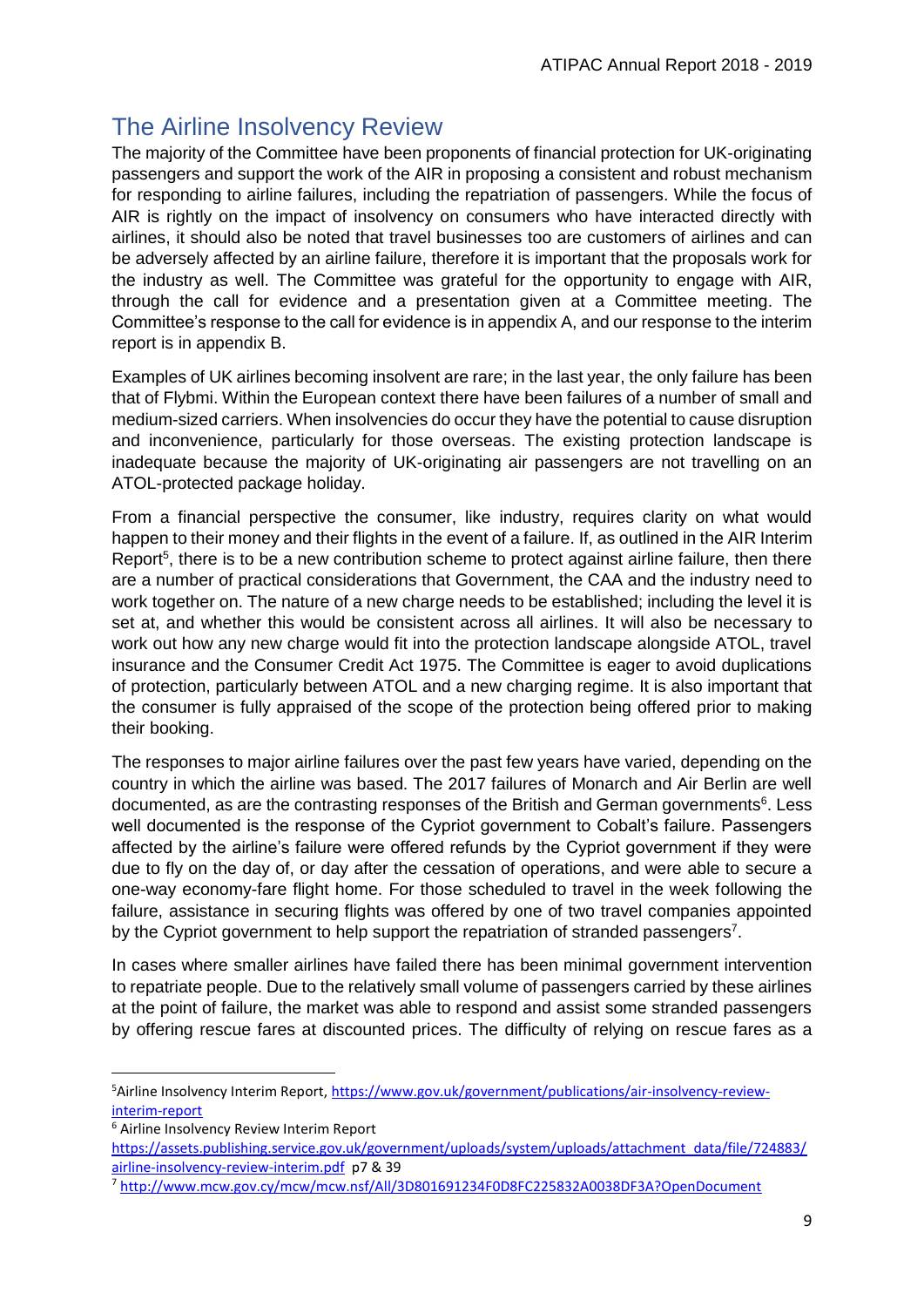means of returning people home is that they are dependent on other carriers having spare capacity on similar routes. In the event of a large failure, or even a smaller one in peak season, this spare capacity may not exist. Consequently, UK-originating passengers could be stranded abroad if a non-UK airline fails.

Therefore, the Committee would argue that a set of tools should be available to the CAA, so that any failure can be responded to appropriately, and consumers have some certainty that they will not be stranded.

The existing gap in protection for flight-only passengers means that in the event of a large failure, as demonstrated by the failure of Monarch in 2017 where only 20% of passengers were protected by Monarch's ATOLs, the taxpayer may be called upon to shoulder the financial burden of repatriating passengers<sup>8</sup>. The Committee acknowledges that passengers have benefited from taxpayer-funded protection in the past, and may do so again in the future, but regards the uncertainty of this regime as unsatisfactory.

The Committee recommends that the UK Government seriously consider the AIR proposals so that passengers and industry have certainty. The Committee also wants to make clear its willingness to engage with external organisations in support of improving the insolvency protection landscape for consumers.



**.** 

<sup>8</sup> Airline Insolvency Review Interim Report, p17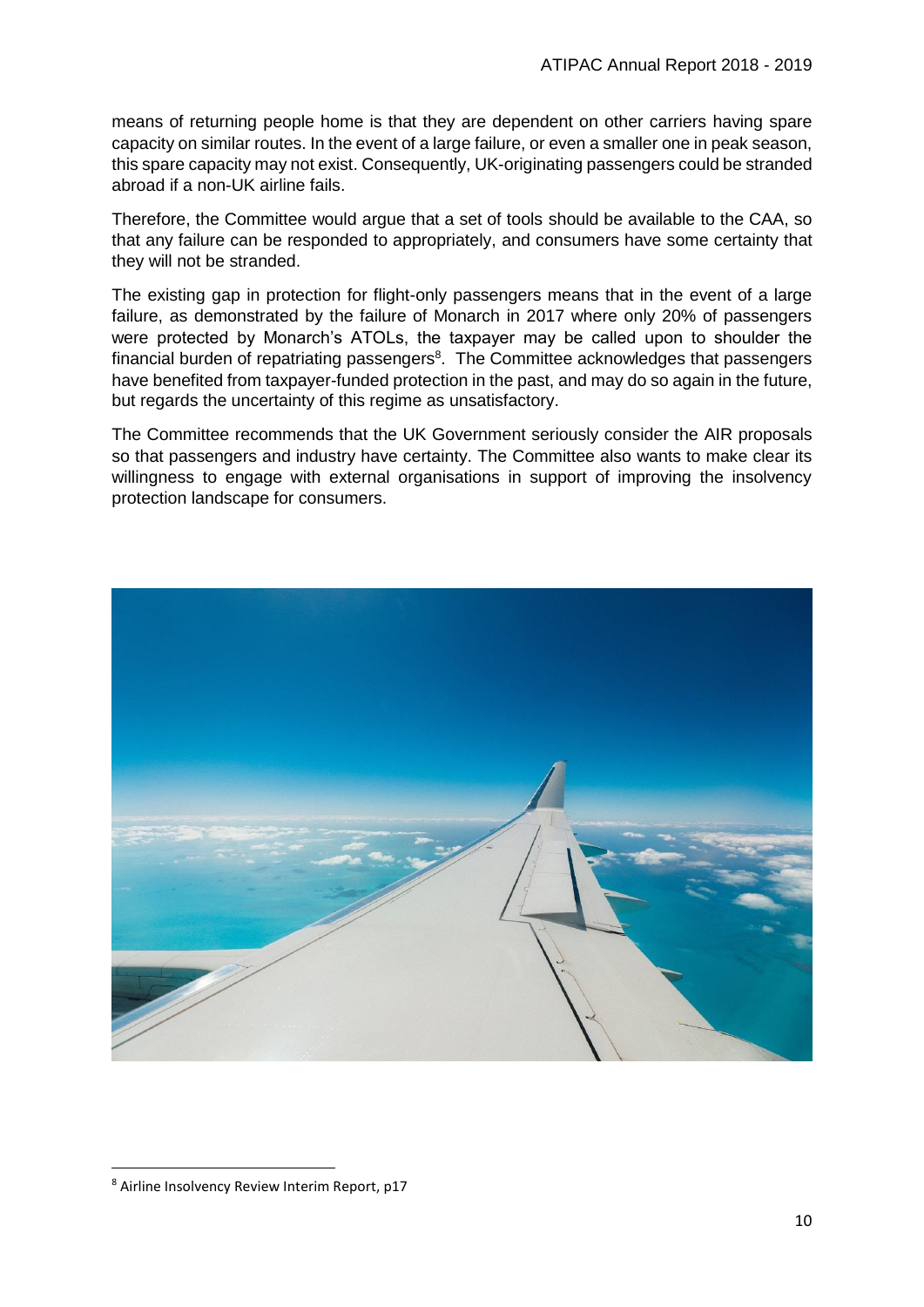# <span id="page-10-0"></span>The Package Travel and Linked Travel Arrangement **Regulations**

The introduction of The Package Travel and Linked Travel Arrangement Regulations in July 2018 represented the UK's implementation of the 2015 Package Travel Directive (PTD). One of the key changes arising from the PTD is the introduction of cross-border protection. Consumers based in the UK who purchase package holidays from UK-based travel companies will continue to be protected by the CAA-run ATOL scheme. However, UK-based consumers purchasing package holidays (probably online) from travel organisers established in European Economic Area (EEA) states will be protected by the financial protection scheme of that particular country.<sup>9</sup>

The Committee has ongoing reservations that some Member States have a protection regime that is less effective and comprehensive than the ATOL scheme. There is also a concern that passengers, particularly those booking holidays online, may not understand the scheme they are covered by, or the steps necessary to make claims in the event of a company going out of business. This concern exists even though there is a greater obligation stemming from the PTD 2015 on tour operators to provide clear information to passengers.

Another development from the PTD was the introduction of Linked Travel Arrangements (LTA). An LTA exists when two different travel services are purchased as part of the same trip, but do not constitute a package<sup>10</sup>.

In the last report the Committee highlighted its view that LTAs were ineffective because they did not cover holidays in their entirety. The notion of a package holiday is widely understood by the public, as is the fact that packages with flights are protected by the well-recognised ATOL scheme, and this is further supported by an effective CAA-led awareness campaign.

The Committee does not believe that the concept of a LTA will be easily understood by those purchasing holidays. For industry this poses a particular challenge as the PTD requires that passengers are provided with clear and succinct information on what elements of their holidays are protected. Some tour operators have found that explaining an LTA on a website can be difficult and have gone as far as to stop selling them. The Committee welcomed the Government's decision to keep LTAs out of ATOL, since this avoids diluting passengers' understanding of ATOL as being a scheme that provides comprehensive protection.

# <span id="page-10-1"></span>Enforcement and Consumer Protection

**.** 

The coming into force of the PTD brought about new protections for consumers, and new obligations on travel businesses. The vast majority of individuals and organisations involved in providing services to the travelling public do so with integrity and within the law. However, as in any industry, there will inevitably be those who seek to actively exploit consumers for their own financial benefit. It should also be emphasised that the travel market is a complex one, with many challenges for enforcement bodies.

Members of the Committee are grateful for the work undertaken by Trading Standards and others. However, there is concern that instances of bad or illegal practice may go unchallenged because of conflicting priorities and a lack of resources. Given these pressures

<sup>9</sup> European Economic Area countries include the 28 Member States of the European Union, Iceland, Liechtenstein and Norway

<sup>&</sup>lt;sup>10</sup> The Package Travel and Linked Travel Arrangements Regulations 2018: guidance for business [https://assets.publishing.service.gov.uk/government/uploads/system/uploads/attachment\\_data/file/749498/](https://assets.publishing.service.gov.uk/government/uploads/system/uploads/attachment_data/file/749498/package-travel-regulations-2018.pdf) [package-travel-regulations-2018.pdf](https://assets.publishing.service.gov.uk/government/uploads/system/uploads/attachment_data/file/749498/package-travel-regulations-2018.pdf) p25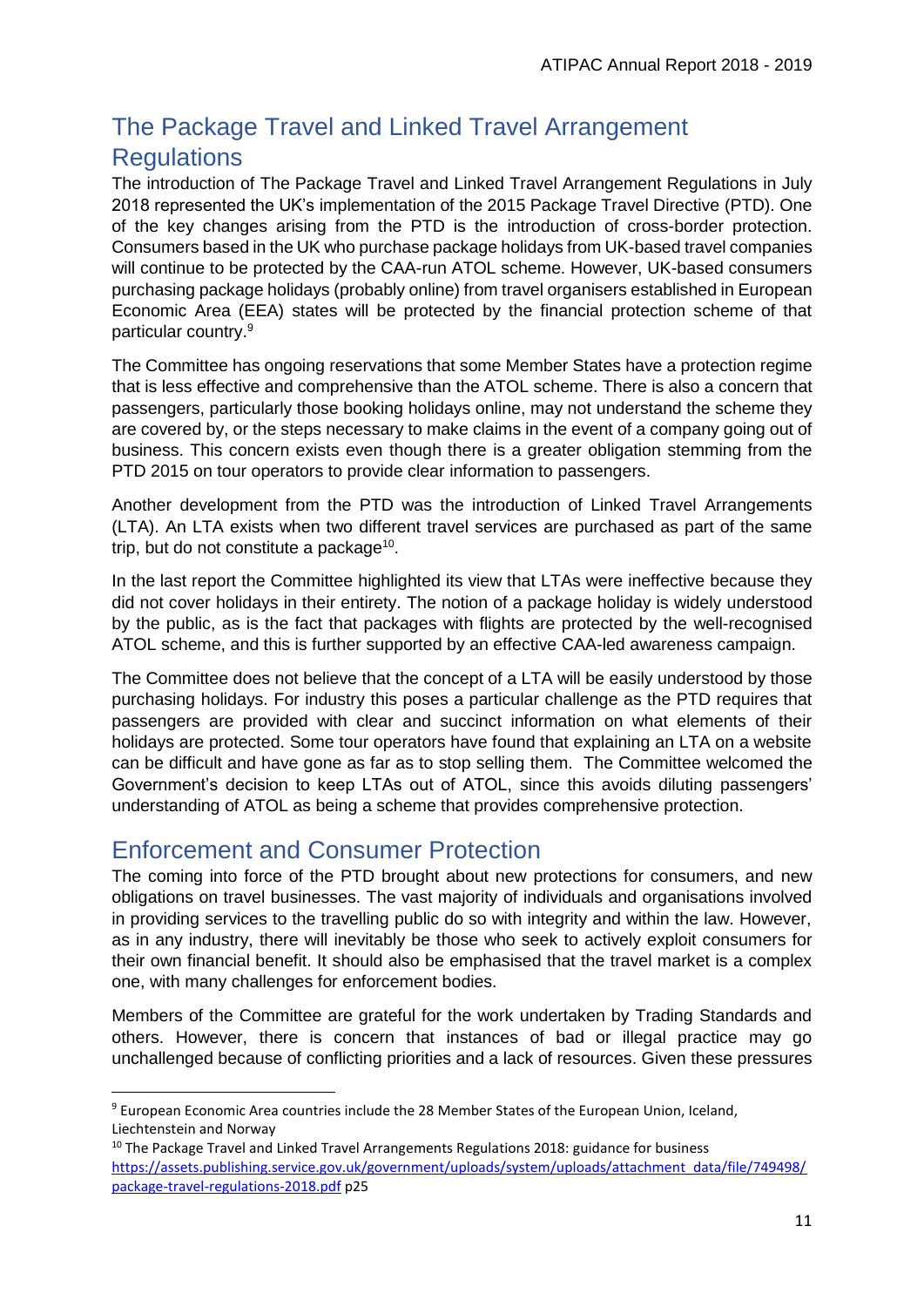the Committee suggests that, where possible, resources and expertise are pooled together to support enforcement activities and if required an organisation could be appointed as a lead authority. The Committee notes that the Office for Product Safety and Standards (OPSS) is a good model for a lead authority role. A centralised resource would also assist in tackling the problems posed by fraudulent websites, particularly those based overseas.

Travel websites have made booking holidays easy, by giving consumers access to a wealth of information on destinations, and travel and accommodation options. However, the internet has also given rise to the challenges posed by fraudulent websites. The resources required to protect consumers from exploitation, particularly from sites based outside the UK which are in breach of standards set by the Advertising Standards Authority is a major challenge.

The Committee notes the successful prosecutions of travel agents operating in the Hajj and Umrah sectors who had been operating in breach of The Package Travel and Linked Travel Arrangement Regulations and The Consumer Protection from Unfair Trading Regulations. These prosecutions were led by Trading Standards officers in Birmingham and supported by the CAA. To help ensure the effective use of resources, the CAA's ATOL Compliance Team has developed a set of prioritisation principles and guidelines to investigate businesses that appear to be putting consumers at immediate or substantial risk by acting in breach of the ATOL Regulations or ATOL Standard Terms.

As noted elsewhere in this report, the Committee recognises that aspects of The Package Travel and Linked Travel Arrangement Regulations, particularly LTAs can be difficult for travel companies to explain to consumers, and for consumers themselves to understand. Therefore, it is possible that some travel companies are giving poor or incorrect advice to consumers over aspects of holiday protection. Thought, therefore, could be given to providing clearer resources and support to the industry so that greater levels of compliance can be achieved.

The combination of a lack of resources for enforcement bodies and complex legislation can place a greater burden on consumers to check that they are dealing with reputable travel businesses and have been afforded the financial protection that they believe they have obtained.

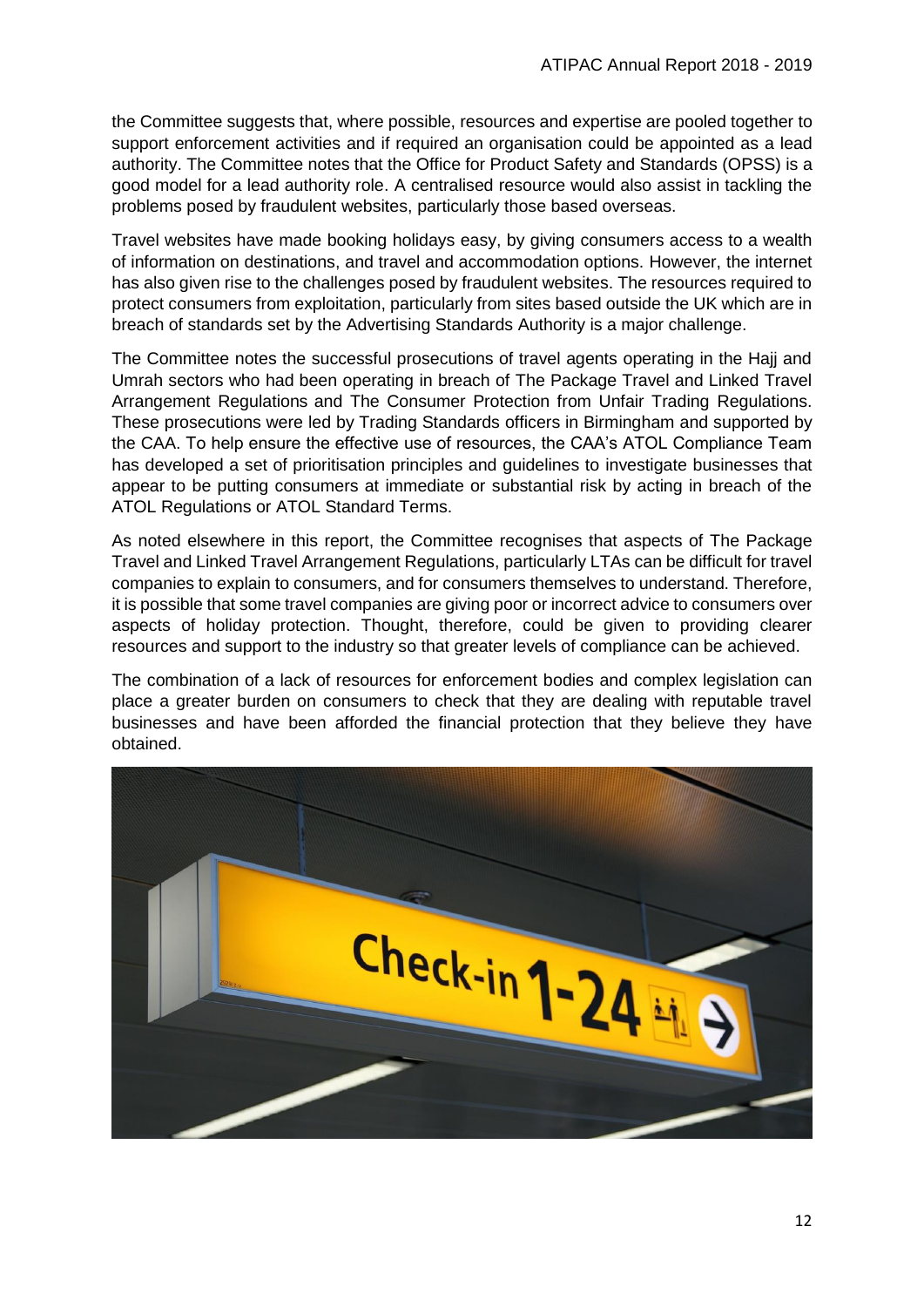# <span id="page-12-0"></span>The UK's Exit from the European Union

Perhaps the most significant challenge for the travel market has been presented by the UK's planned withdrawal from the European Union. The prolonged period of uncertainty over the terms of the UK's potential departure has had an impact on both passengers and industry. The Committee is appreciative of the work undertaken by the DfT, CAA and others, to help minimise disruption in both a negotiated and a no-deal scenario.

The Committee believes that there is still a broad appetite for people to book holidays, but the prevailing uncertainty of the date on which the UK might leave has resulted in delayed bookings, and this in turn has had an impact on travel businesses' margins. The end result of this could be the insolvency of more vulnerable travel businesses.

The Committee is, however, mindful that within the European context, Brexit is not the only factor causing concern among consumers about whether to travel.

Although the build-up to the UK's planned withdrawal may have had an impact on consumers and businesses, the Committee looks upon Brexit as an opportunity to review and amend some aspects of transposed European legislation. e.g. the PTD's introduction of LTAs, which as noted above, have added a new level of complexity and created confusion over which aspects of holidays are protected.

The Committee therefore encourages the Government to use the opportunity afforded by the UK's exit to review aspects of the PTD, although it is acknowledged that a review and further legislative changes might not be immediate.

# <span id="page-12-1"></span>Market Review and Outlook

The economic environment in the UK remains affected by prolonged uncertainty, driven by the UK's planned departure from the EU and a weaker global economic situation. Consumer spending has been slow, with growth at its lowest rate in six years, and consumer confidence remains low.

Consumers' budgets have remained under pressure placing strain on their disposable income. Holidays, however, have continued to remain a priority for consumers above many other leisure activities, and this is reflected in a slight increase in ATOL protected departures over the last twelve months. The growth in departures has held steady over the first five months of 2019, however average price growth over the same period has reduced.

The outlook for the remainder of 2019 is cautious. Total summer 2019 ATOL protected bookings are up compared to 2018 but only by a narrow margin, and based on recent trends, consumers appear to be waiting until the last minute before booking. The slowing in holiday price growth for summer departures reflects the overcapacity in the market, and the rise in the level of discounting. This increases the likelihood of weaker profitability in travel businesses' full year results.

The shift in capacity back to Eastern Mediterranean destinations, away from countries such as Spain, has continued in 2019. There are now, however, other trends appearing, such as: consumers "seeking experiences" with new cultures, languages and skills; exploratory travel; and travel with a strong focus on sustainability (environmental issues and over-tourism for example). This creates both challenges and opportunities for existing and new travel companies.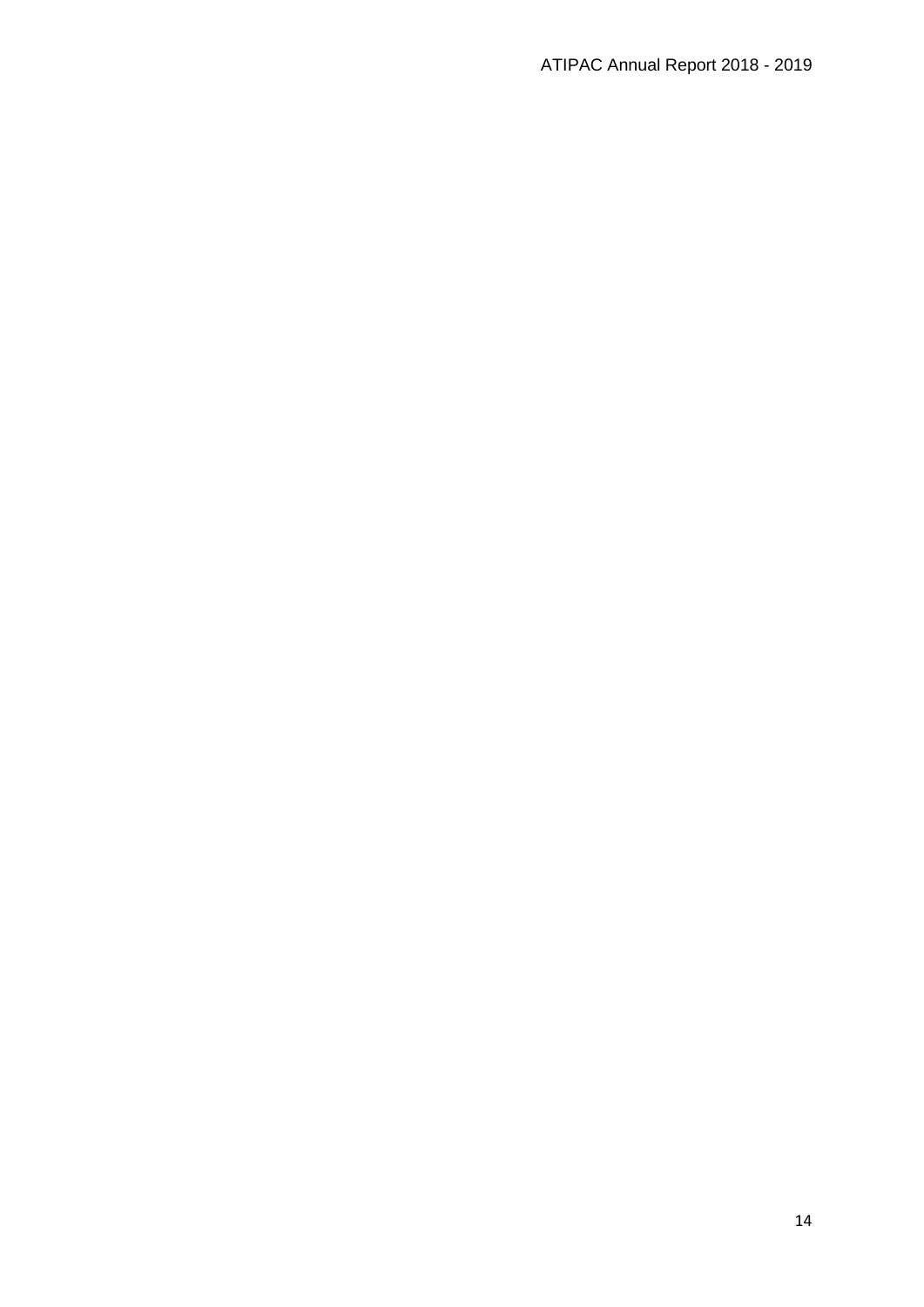# <span id="page-14-0"></span>Appendix A – ATIPAC Response to the Airline Insolvency Review Call for Evidence

May 2018

#### 1. ATIPAC

The Air Travel Insolvency Protection Advisory Committee (ATIPAC) was established by the Secretary of State for Transport in 2000 to give advice to the Secretary of State, the Civil Aviation Authority and the Trustees of the Air Travel Trust on the arrangements for the financial protection of air travellers and customers of air travel organisers.

The Committee is formed of a diverse and representative group of the travel industry, balanced between the industry and those focused on consumer interests. It includes the major trade bodies including the Association of British Travel Agents (ABTA), Association of Independent Tour Operators (AITO), The Association of ATOL Companies (AAC), Association of Scheduled Airlines Operating within the UK (BAR UK), Travel Trust Association (TTA), passenger representatives and independent experts, including the Chairman, and representatives from the Civil Aviation Authority and Air Travel Trust (ATT). As such it is the only body in the UK that brings together the travel trade, regulator and consumer representatives and independent members devoted to the interests of air travellers.

The diversity of representation on ATIPAC means that there is a diversity of views, particularly with respect to the proposal put forward for an all-flight levy, whether inside ATOL or not. The Committee recognises this divergence of views, and is committed to seek the best outcome for consumers.

The Committee welcomes the opportunity to respond to this call for evidence. This paper outlines ATIPAC's current views. As the Review progresses, ATIPAC looks forward to playing a full and constructive role in its deliberations.

2. Background to ATIPAC's position

ATIPAC has supported the provision of financial protection for all UK-originating air passengers for many years. When the CAA published its Consultation on Financial Protection in 2003, which was the last occasion when the issue on scheduled air passengers was officially raised, ATIPAC' response (letter to CAA dated 25 October 2003) comprised three broad principles:

- *I.* Coverage. Financial protection for air travellers should cover all UK-originating air travel paid for in advance, including scheduled airlines.
- *II.* A central licensing body.A licensing regime with financial fitness requirements is necessary as a complement to a properly funded financial protection regime. The benefit of a single central body provides clarity for consumers, and public recognition.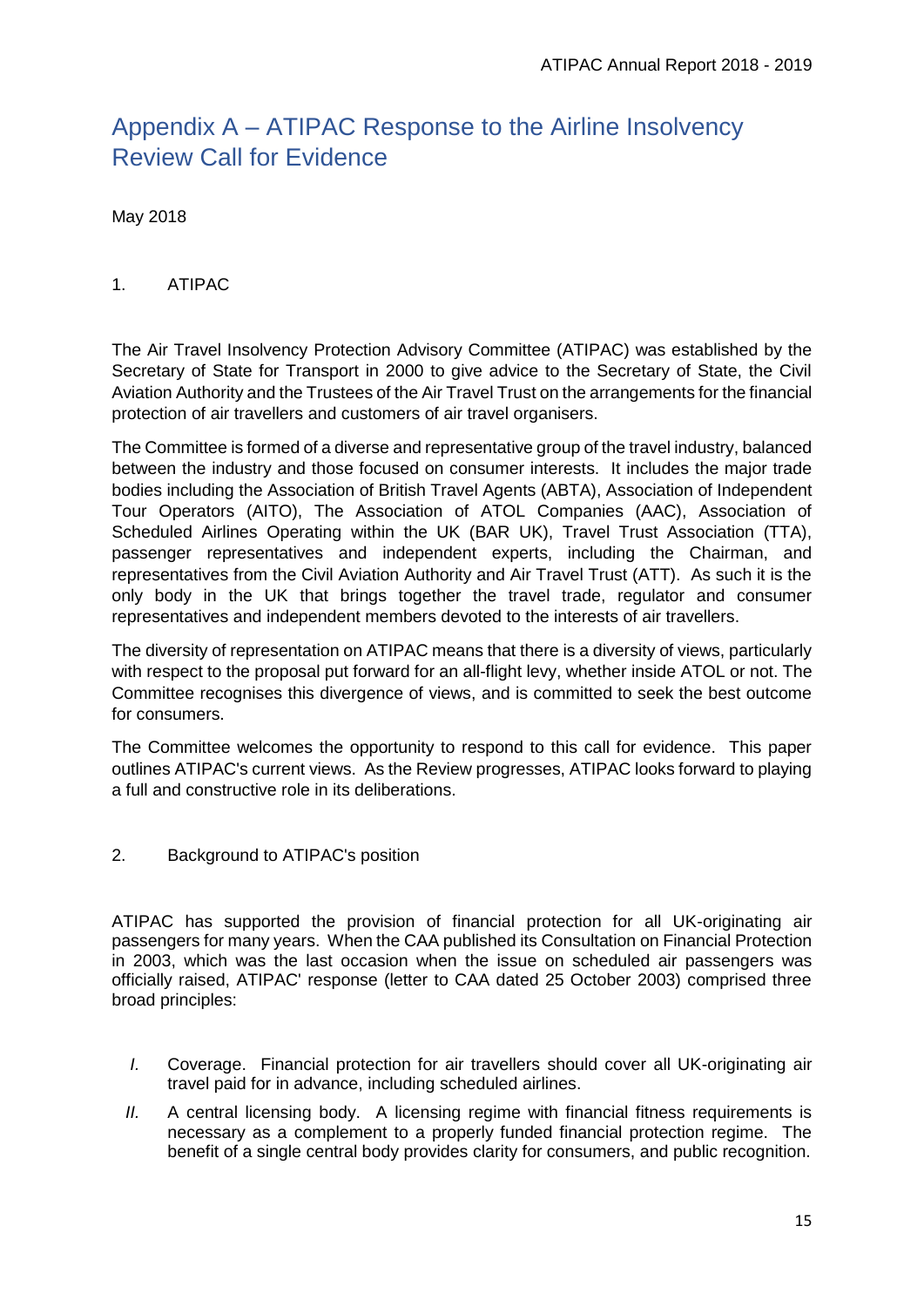*III.* The funding mechanism. At the time, it suggested a levy scheme to establish funds for such a regime.

These suggestions were made when bonding was still the standard first line of defence, when ATOL-protected holidays were the predominant form of overseas holiday bookings, and when the role of low-cost airlines in the ecology of holiday bookings was not fully formed. At the time, most scheduled airlines did not agree that airline seats should be included within ATOL or an 'ATOL-like' scheme.

3. The current situation

During the intervening 15 years, the market has evolved:

- *I.* Major airline failures.After the failure of XL Leisure Group, including its airline subsidiary XL Airways in September 2008, all passengers overseas, whether on ATOL holidays or scheduled bookings, were repatriated; the cost of non-ATOL repatriations was borne by the DfT. The failure of Monarch in October 2017 involved the successful repatriation of 110,000 passengers, of which a minority were ATOL-protected. The Secretary of State required the CAA to bring non-ATOL passengers home, at the DfT's cost. Clearly no Government is going to leave stranded passengers to their own devices if another substantial airline fails. However, it is important to differentiate between the impact of major failures such as XL and Monarch, and that of some failures that have not required Government intervention because of the small numbers and/or destinations served by other carriers (e.g. Cyprus Airways in 2015). The management of the repatriation process will vary from case to case.
- *II.* The EU Package Travel Directive 2015. Consumer protection of holiday travel has been enhanced by the PTD, which is to be implemented in July 2018:
	- *a.* It broadens the definition of a 'package' and sweeps up a range of holiday arrangements into a protected environment; in the UK, this will be provided by **ATOL**
	- *b.* It introduces Linked Travel Arrangements (LTAs), where consumer protection is limited to the failure of the facilitator. The facilitator may be an airline, a hotel or a travel agent. In the UK, the consumer will be protected under the Package Travel Regulations (PTR). But if the facilitator is, say, a travel agent or a hotel, and the airline that has been booked fails, the consumer will remain unprotected; the exception to this is where the flight is an ATOL-protected flight only sold under the agent's ATOL.
- *III.* Scope of protection. While the failures of XL and Monarch both concerned UK airlines, and were dealt with wholly within the UK, that may not always be the case. There are carriers with major UK-based operations that are not UK airlines, although recently both Norwegian and Wizz Air have been granted UK Operating Licences. Moreover, the failure of foreign carriers operating into the UK affects UK travellers. The focus of financial protection should focus on the origin of the passenger, not the nationality of the airline that fails.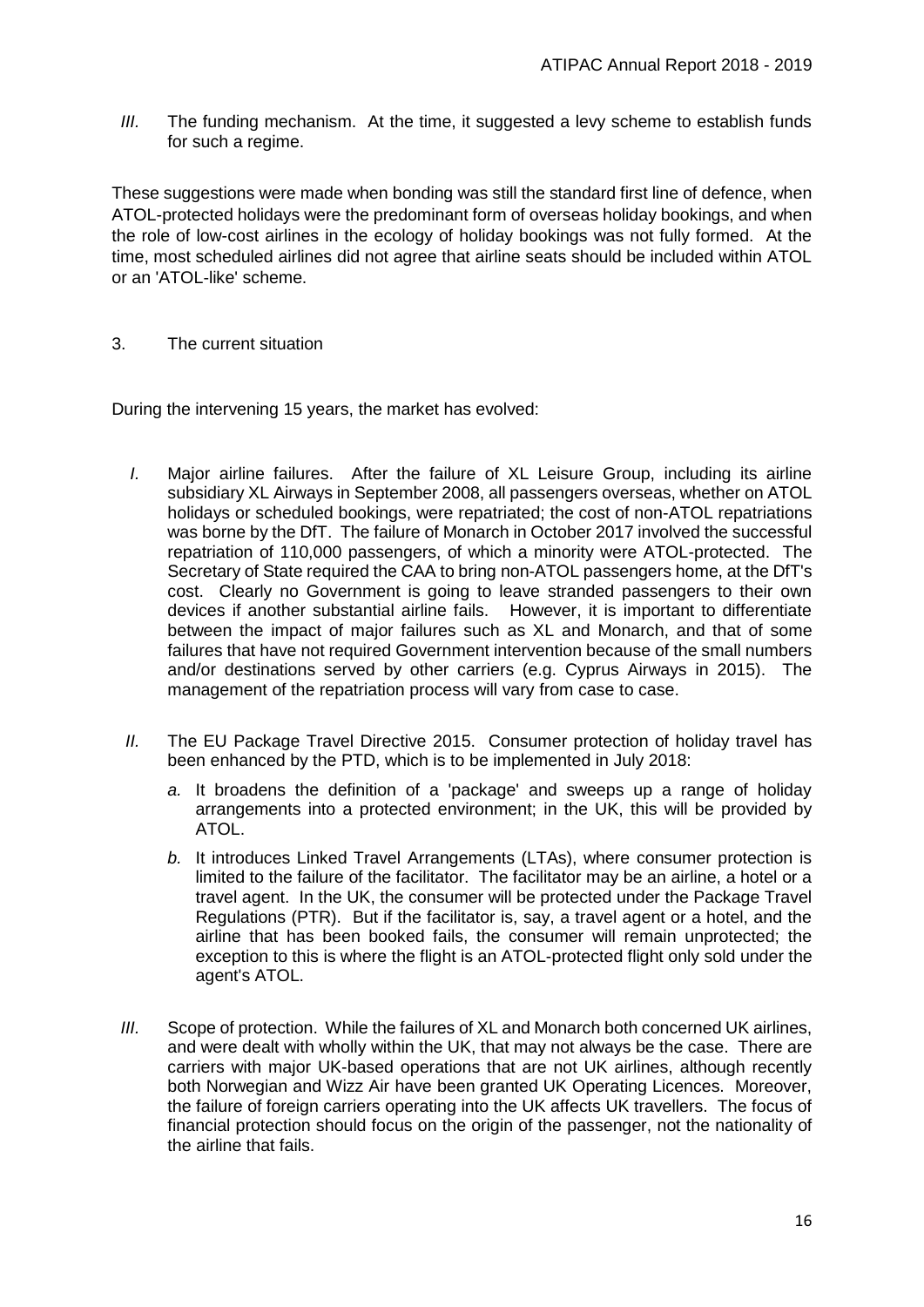This is not a simple or coherent framework easily understood by consumers.

#### 4. Consumer clarity and consistency with other protection regimes

The Package Travel Directive 2015, to be implemented in all EU member states on 1 July 2018, broadens the definition of 'package', and introduces consumer information requirements that are designed to improve consumers' awareness of their rights, especially in relation to insolvency protection. It is important to recognise that, whether protection is provided under ATOL or PTR, the consumer protection attaches to the travel arrangement booked, not to the company or trader. Notably, The PTD also excludes protection for business to business travel where there is a travel service agreement between the travel company and the business buyer.

Despite the CAA's extensive PR campaign on ATOL, which has increased awareness of the ATOL scheme, there is still considerable confusion about insolvency protection. It inhibits consumer understanding. Inevitably, the last thing on a consumer's mind when booking a package holiday or individual flights is the consequences of travel organiser or airline failure.

However desirable, consumers' ability to make informed choices is limited. It is, in the opinion of the Committee, unreasonable to expect consumers to take steps to protect themselves against airline failure, even if they believe it to be important. Self-protection depends on each consumer's ability and/or willingness to navigate different insurers' Scheduled Airline Failure Insurance (SAFI) terms (especially in relation to excess and exclusions).

In order to enable consumers to make informed choices, simplicity and consistency is essential; any airline insolvency protection system should by consistent with or parallel to PTD provisions in relation to information requirement and rights to repatriation and/or refunds.

It is an open question whether business travel should be included or excluded from such a protection regime. Excluding business travel may simplify the process of organising repatriation after a failure, in that it would tend to exclude multi-destination/multi-airline trips, and generally restrict the process to holiday destinations, which are typically point-to-point.

5. Repatriation of UK-originating passengers

The Monarch failure resulted in the largest repatriation of UK passengers in recent history. It was managed with great skill and effectiveness by the Civil Aviation Authority. It was costly, but the CAA proved that it could undertake such a project successfully. There is no need to look further than the CAA to manage an effective airline failure repatriation programme.

However, the failure of a scheduled airline, especially one that is not a UK carrier, is likely to be much more complex, and involve a variety of repatriation devices, from keeping the failed carrier's fleet flying (e.g. Air Berlin), the creation of a temporary 'instant airline' (e.g. the Monarch repatriation), the utilisation and funding of IATA's 'rescue' fares, and the use of surface travel on short-haul routes (e.g. UK-EU), or a mixture of all of these. They all present difficulties:

I. An orderly wind-down by keeping the failed carrier flying is superficially very attractive. In the Air Berlin case, this involved a Government 'loan' which, at best, is likely to be only partially repaid. On the face of it, this violates the UK Government's requirement that the cost of repatriation and financial protection should be borne by the beneficiaries (i.e. passengers) and not by the taxpayer. If continuing operations are to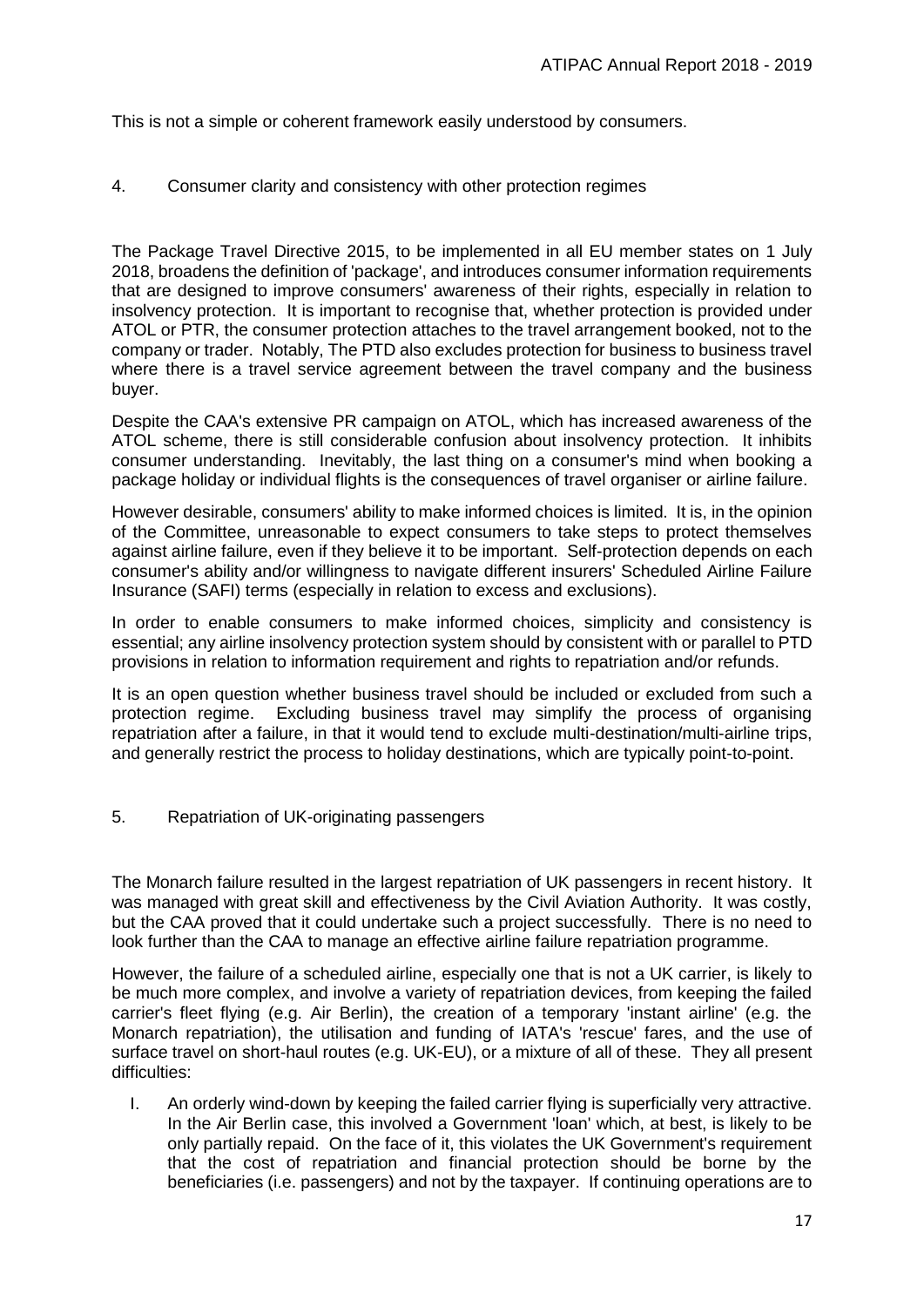be funded, it has to be by other means. Moreover, in the event of failure, the administrator's primary duty under UK insolvency law is to the creditors, of which passengers comprise only one category of unsecured creditors. To be effective in all cases, this would require a change in UK law to something more like the US Chapter 11, where management continues to run the company, but under the supervision of the court. The minimum requirement would be the maintenance of aircraft leases and the prevention of aircraft repossessions, together with access to the airlines booking data and operating systems, while the failed carrier operates in administration. And this would not help in the case of the failure of a non-UK airline.

- II. The 'instant airline' solution was highly effective in the case of Monarch. However, this failure took place outside the peak travel season, and was facilitated by the availability of aircraft otherwise unused because of the political situation in the Gulf. There is no guarantee that sufficient aircraft would be available in the case of another such failure.
- III. IATA 'rescue' fares may in limited circumstances provides some help. Indeed, voluntary industry action is an established policy tool in many areas. However, there is some scepticism within the travel trade about airlines' willingness to offer capacity when needed, as the failure of a carrier immediately constrains capacity on the route(s) and mops up any spare seats when they are required. It is considered by some that IATA's rescue fares scheme could also serve as a device to avoid regulation. The difficulty, as demonstrated by the Monarch failure, is that where there is no spare capacity following a failure and demand is highest, the market will keep prices high, whereas where there is excess capacity after such an event, price reductions can easily be presented as 'rescue' fares. Rescue fares of themselves do not deliver capacity.
- IV. In some cases, on short haul routes surface travel (by train, ferry or coach) may be the most practicable solution, e.g. where the route length is, say, 500 km or less.

None of these solutions are mutually exclusive, and some or all may be required in some cases. The important point is that the centralised management of the repatriation process is essential, and that centralised management body must have a variety of tools to deploy, depending on the circumstances of the failure.

6. The funding mechanism

Repatriation and refunds require funding. A number of mechanisms can be envisaged, some of which are not mutually exclusive:

*I.* s75 of the Consumer Credit Act 1974 imposes liability on credit card providers so that the merchant acquirer shares liability with the airline and refunds the credit card holder in the case of failure. In the case of the failure of Low Cost Holidays, it proved very effective in refunding Low Cost customers; although it did not arrange for the repatriation of customers already on holiday, this did not present a general problem as they were already in possession of valid return airline tickets. In the case of ATOL, the costs of repatriation and refund of failed ATOL companies is shared between the Air Travel Trust and the merchant acquirers in accordance with the specific agreements between them. In the case of airline failure, there remains the need for the orderly repatriation of stranded passengers, but s75 provides a statutory basis for part of the funding. However, the application of s75 in respect of non-family members of a group, or the use of cards belonging to a person who is not travelling, is unclear.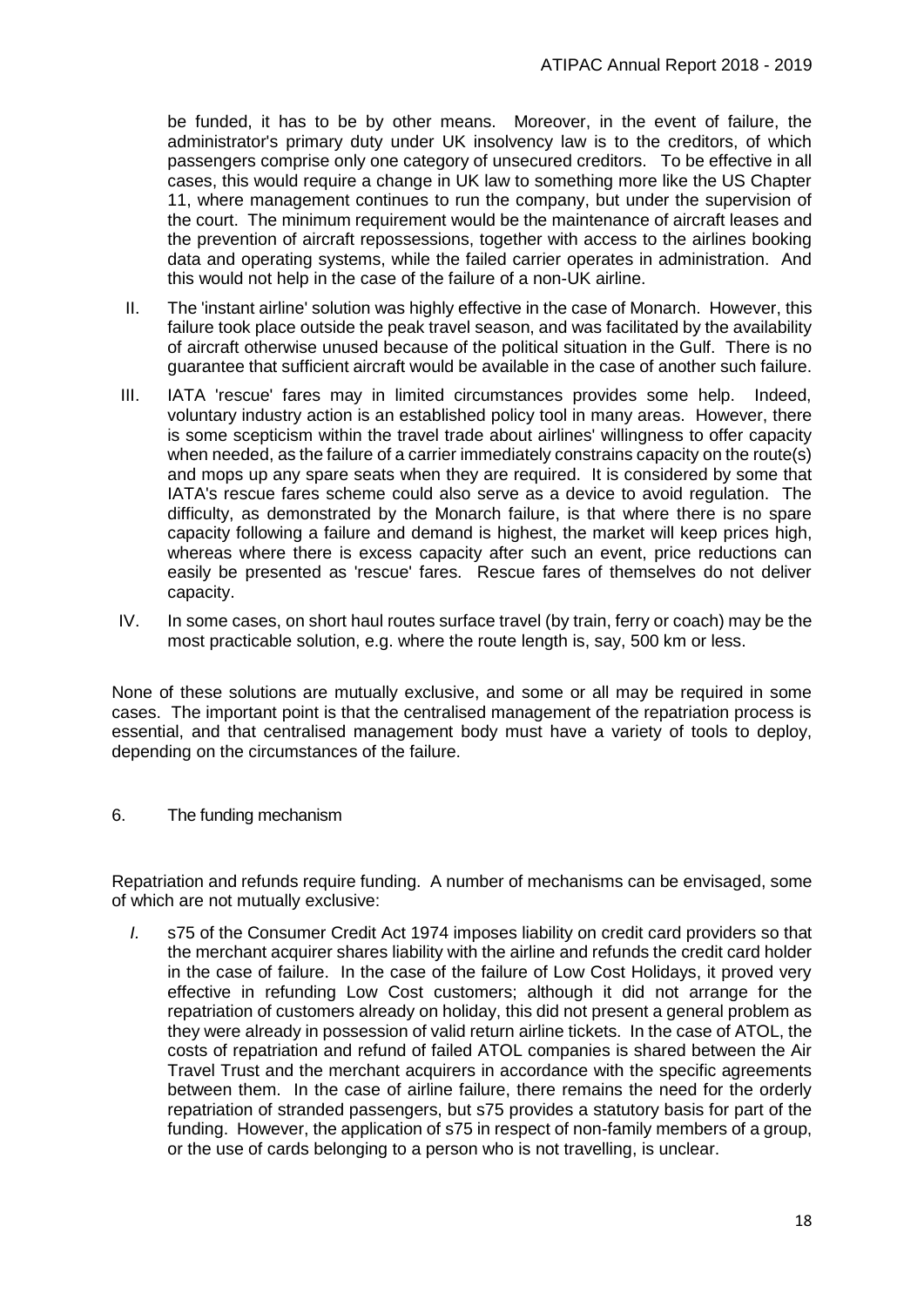- *II.* Non-ATOL repatriations could be funded out of the Airline Passenger Duty (APD). HM Treasury has always resisted any taxation being hypothecated for a particular purpose. Nevertheless, the ATOL Protection Contribution (APC) is classified as a tax, but there has been no challenge to its exclusive use as a means of maintaining the Air Travel Trust Fund (ATTF). If part of the APD were to be dedicated to an airline insolvency protection fund, two issues would have to be addressed:
	- c. The APD exemption for children under 16 in economy class would have to be reconsidered;
	- d. The APC paid by ATOL travellers would duplicate the airline insolvency protection element of the APD.

In both cases, an element of cross-subsidy of airline passengers by ATOL travellers would be involved, and should ideally be eliminated.

- *III.* Compulsory passenger travel insurance to include Scheduled Airline Failure Insurance (SAFI) as a regulatory requirement. Costs incurred by a passenger that exceed the original cost of the booking would have to be covered. However, the only compulsory insurances in the UK are motor insurance and employer' liability. Extending compulsion has public policy implications and would set a precedent. Moreover, compulsory insurance would have to exclude the insurer's ability to withdraw cover for particular airlines when financial difficulties appear, which negates the insurer's ability to manage risk, and may precipitate that airline's failure. Customer-level insurance by itself presents formidable administrative problems in claims management in order to fund repatriation.
- *IV.* A market-based airline scheme involving bonding or insurance arrangements was the usual mechanism for ATOL and other travel protection for many years. This was replaced, in the case of ATOL, by the APC in order to replenish the ATTF; the capacity of the insurance market to accommodate the travel industry had been increasingly called into doubt. As in 6. III. above, this would involve the restriction of insurers' rights to manage risk, and depends on the capacity of the market.
- V. The Committee has an open mind as to whether the ATOL funding mechanism should be extended to incorporate airline failure; this depends on further dialogue with the Review. There are significant differences between the failure of a package travel provider and the failure of a scheduled airline, including scale, routes involved, available capacity etc. However, ATOL provides an example of the organisational and funding infrastructure that will be required to deal with airline failure, whether ATOL's scope is extended to encompass airline failure or a new fund is established specifically to cater for such failures.
- VI. The ATOL funding mechanism is the Air Travel Trust (ATT). It is funded primarily by a levy, supplemented by a credit facility and insurance:
	- e. A flat rate APC per passenger is paid by the ATOL Holder to the ATT.
	- f. The ATT pays for repatriation flights and refunds (subject to s75 refunds) when an ATOL holder fails.
	- g. The ATT Fund of £120m is extended by a £75m credit facility and by a £450m insurance policy provided by a consortium of five insurance companies.
	- h. In the case of an ATOL Holder failure, costs of repatriation and refunds are sourced in the following sequence:
		- Bonds and Trust Accounts (if applicable)
		- Credit Card merchant acquirers under s75, subject to the merchant acquirer-ATT agreement
		- The ATT Fund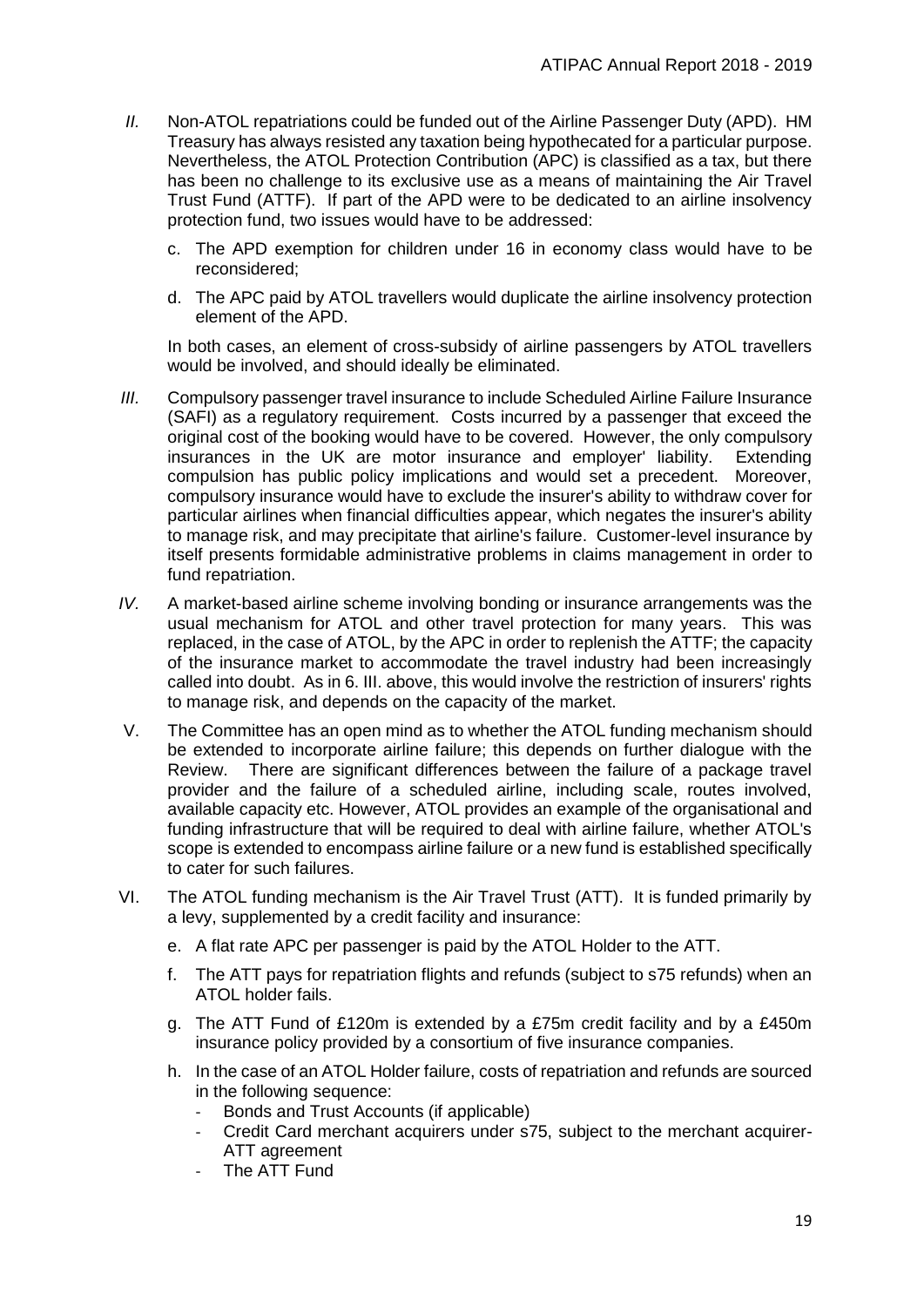- The Bank credit facility
- The insurance policy.
- 7. The need for a licensing and funding regime

So far as the travel trade is concerned, the Committee has concluded that the most effective protection regime requires licensing and funding arrangements operated by a regulator with statutory powers and responsibilities. Protection cannot be left simply to an unregulated market, if Government intervention is to be avoided at the time of any future airline failure. The statutory underpinning is required both to ensure compliance with a protection regime, based on all UK-originating passengers, and to provide the powers needed to organise and manage not only the repatriation of passengers stranded overseas by the failure but also the refunds due in respect of paid-for future bookings.

It should be noted that the insurance component of the ATT's funding is very important to the scheme. It is clear that insurance companies would be much more wary of providing cover against failure if there was no regulatory framework managed by a statutory body with effective licensing and monitoring powers that have the confidence both of Government and the travel industry itself.

The CAA is the regulator that is responsible for aerodrome licensing, air operator certification, airline licensing and ATOL consumer protection. It monitors licence holders and their financial performance. Responsibility for repatriation and refunds in the event of airline failure is a logical extension of its remit.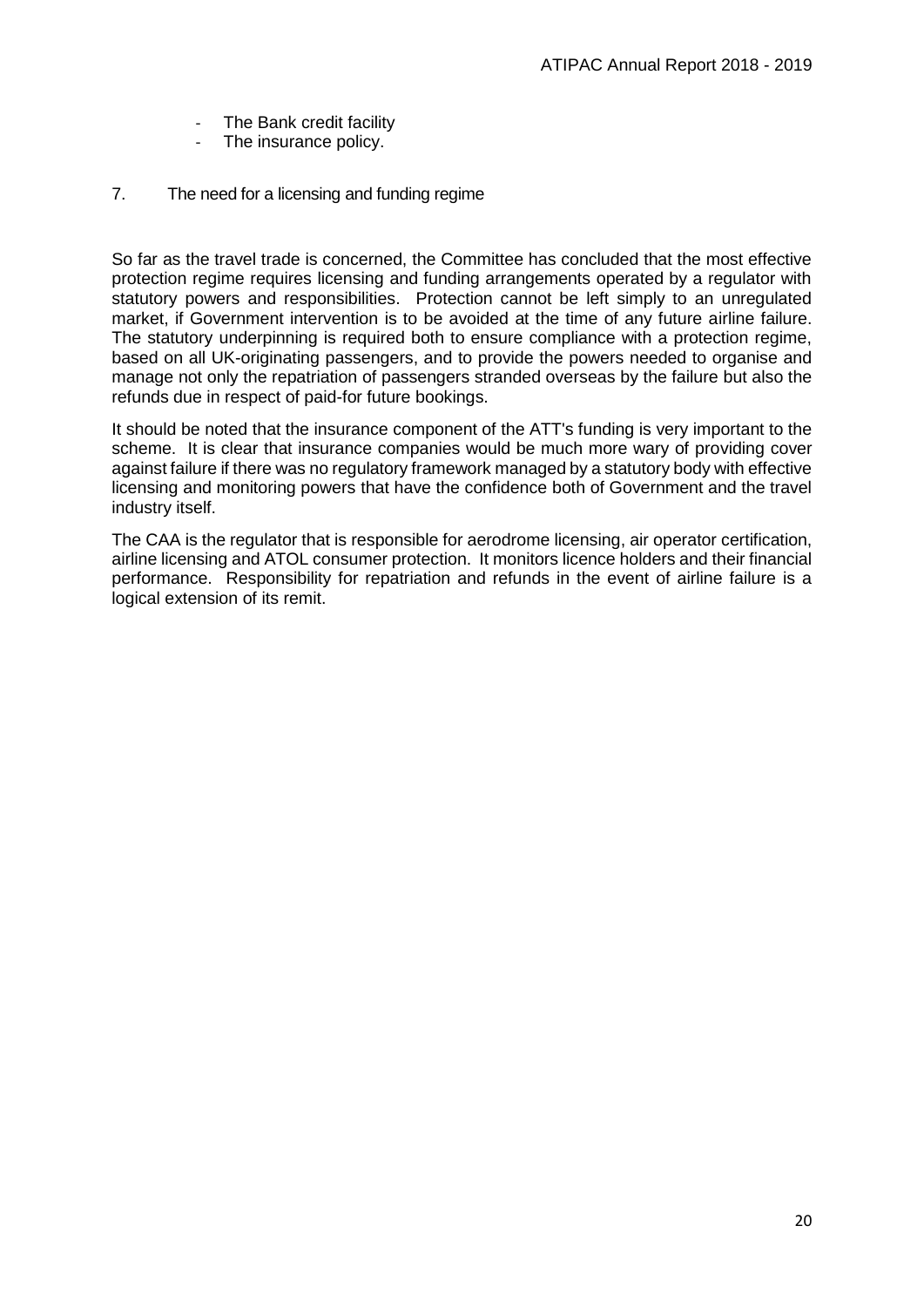# <span id="page-20-0"></span>Appendix B – Response to the Airline Insolvency Review Interim Report

September 2018

Thank you for the copy of your Interim Report of July, in response to which we would like to make some points further to our letter dated 11 May 2018, sent in response to the Call for Evidence. We believe that those observations remain valid.

The Committee discussed the interim report with interest. All of the Committee agrees that the interests of the consumer should be at the heart of your recommendations.

The majority committee view is that in the market for airline seats the existing insolvency protections (credit cards, insurance, voluntary measures) are patchy in both availability to consumers and coverage of their needs, and hard to understand. As the consequences of insolvency can be severe, it is therefore not reasonable to rely on consumers to understand the risk and manage it themselves. The status quo therefore represents a risk both to consumers, and also to taxpayers if in future cases the Government again decides it is necessary to step in.

Large insolvencies are an infrequent but persistent feature of this dynamic market: even today's healthy carriers can become weak as the market changes. The Committee therefore remains of the view that the recommendation should be for the introduction of a statutory protection system. It should be in addition to the package protection system, with care taken to avoid undermining its stability and duplicating costs for consumers.

We represent the whole spectrum of the industry as well as independent representatives hence we cannot always come to a unanimous position. The minority view, expressed by one trade sector, is that the risk of airline insolvency is low and many instances have low impact because of the numbers and locations affected and can be managed by the airline industry itself. A one-size-fits-all statutory protection system would be over the top.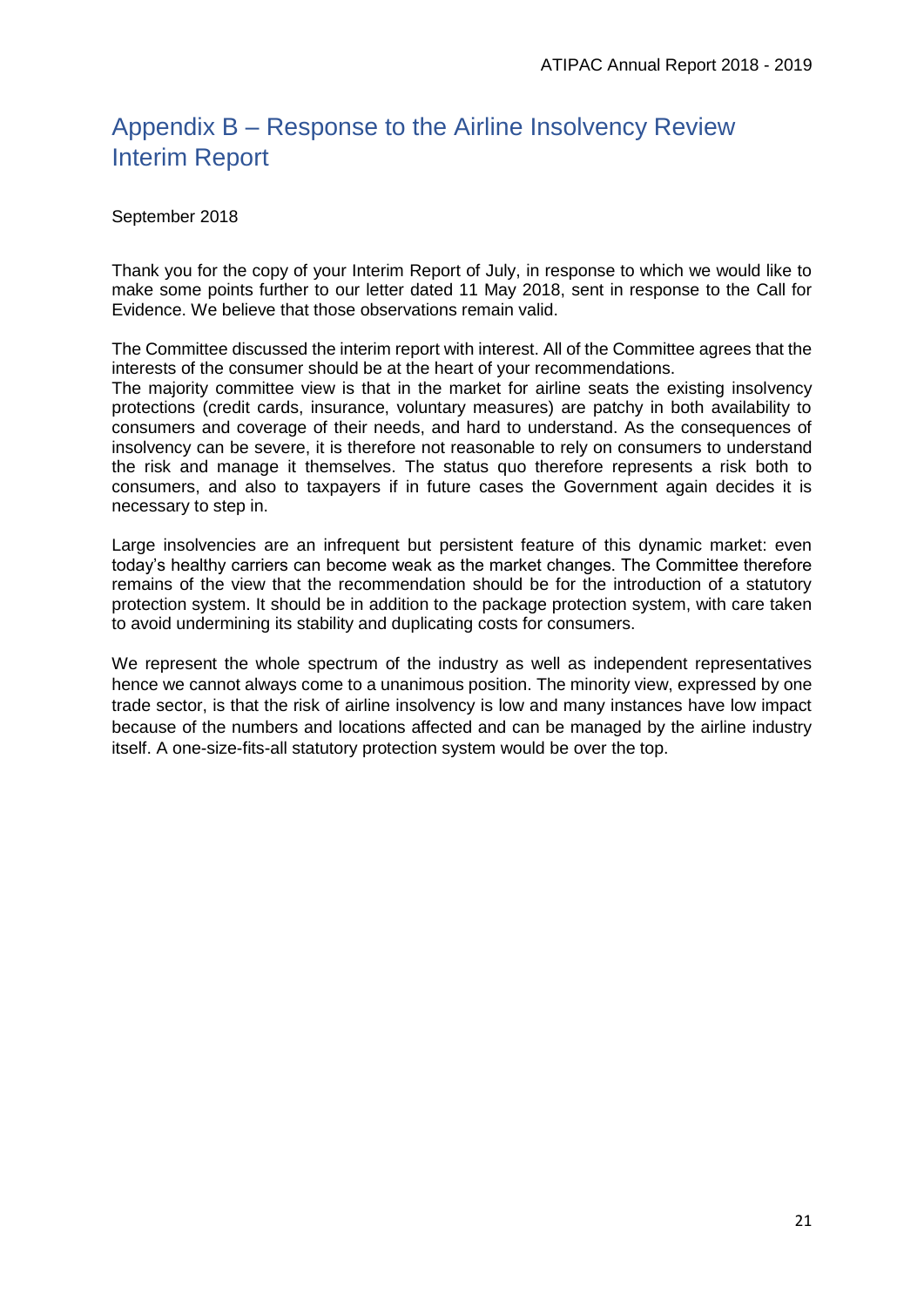# <span id="page-21-0"></span>Appendix C – ATOL Holder Failures



The table shows the number of ATOL holder failures from 2008 - 2009 to 2018 - 2019.

To end of March 2019, there were nine failures, which is the same as in the previous financial year.

The table below shows the ATOL holders that failed during the past year and the date on which the failure occurred.

| <b>ATOL Holder</b>                      | <b>Date of failure</b> |
|-----------------------------------------|------------------------|
| Mert Selim Ltd                          | 11/05/2018             |
| E R Marketing Ltd                       | 21/05/2018             |
| <b>Friends Travel International Ltd</b> | 14/06/2018             |
| Khidmah Travel Limited                  | 28/02/2018             |
| <b>Charter Flight Centre Ltd</b>        | 17/10/2018             |
| Lee's Travel Ltd                        | 25/10/2018             |
| <b>Milburn Travel Ltd</b>               | 20/11/2018             |
| Mountain Paradise Ltd                   | 11/02/2019             |
| Val-Ski Ltd                             | 13/03/2019             |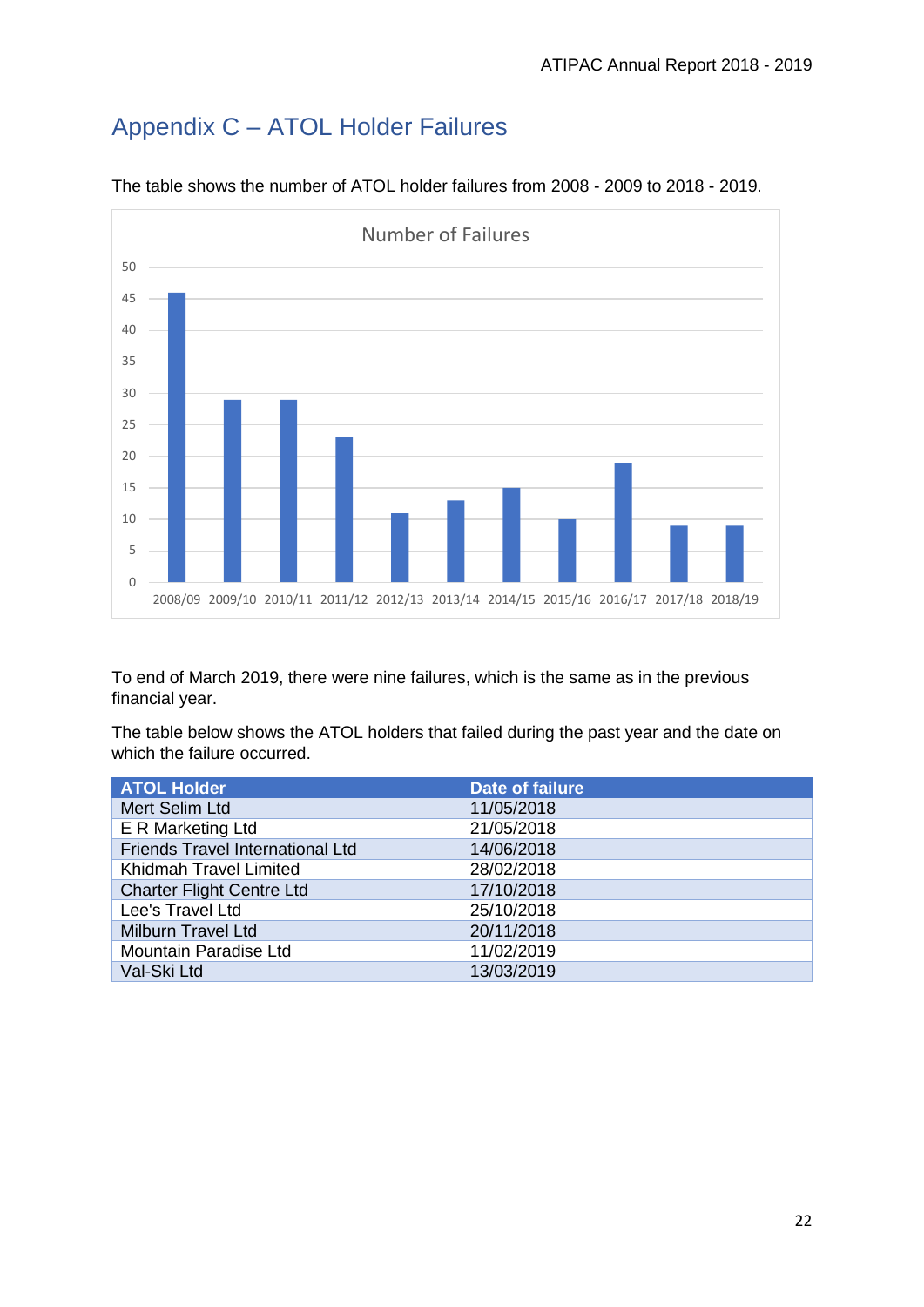# <span id="page-22-0"></span>Appendix D – Constitution and Terms of Reference

#### **Establishment and Role of the Committee**

1. The Air Travel Insolvency Protection Advisory Committee ("the Committee") is established by the Secretary of State for Transport to advise on the financial protection arrangements for air travellers and customers of air travel organisers.

#### **Composition of the Committee**

2. Members of the Committee shall be drawn from members and/or officers of organisations representing various market sectors of the travel trade and independent representatives. The Chair and Deputy should always be independent representatives.

#### *Trade*

There will be up to ten members representing travel agents, tour operators, third party protection arrangers and airlines. Appointments shall be made in consultation with relevant trade associations. Each of the following trade associations and/or their successor bodies shall always have the right to be represented by one member:

Association of British Travel Agents (ABTA) Association of Independent Tour Operators (AITO) Association of Airline Consolidators (AAC) Board of Airline Representatives in the UK (BAR UK) Travel Trust Association (TTA)

#### *Independent members*

There will be up to ten independent members of whom one will be Chair. These members will include at least three consumer representatives and three representing consumer-focused organisations.

#### *Civil Aviation Authority*

The Chair of the Air Travel Trust, and one other member of the Civil Aviation Authority.

#### *Appointments to the Committee*

3. Members shall be appointed by the Chair of the Civil Aviation Authority (CAA), for periods specified at the time of appointment. Membership periods should normally be periods of 4 years. Members may resign at any time. The CAA Chair will consult the Chair of the Committee before appointing Members other than from the CAA.

4. Where an organisation is invited to provide a representative, then alternates should be nominated, in order that the organisation's views and contribution to the Committee's deliberations may at all times be made. Where the appointment is in their personal capacity, then alternates are not appropriate.

5. If the Chair of the CAA is satisfied that a member has been absent from meetings of the Committee for more than three consecutive meetings or is satisfied that a member is otherwise unable or unfit to discharge the functions of a member of the Committee the membership may be declared vacant.

#### **Meetings of the Committee**

6. The Committee shall determine its own procedures for and frequency of meetings, including any requirement for a quorum.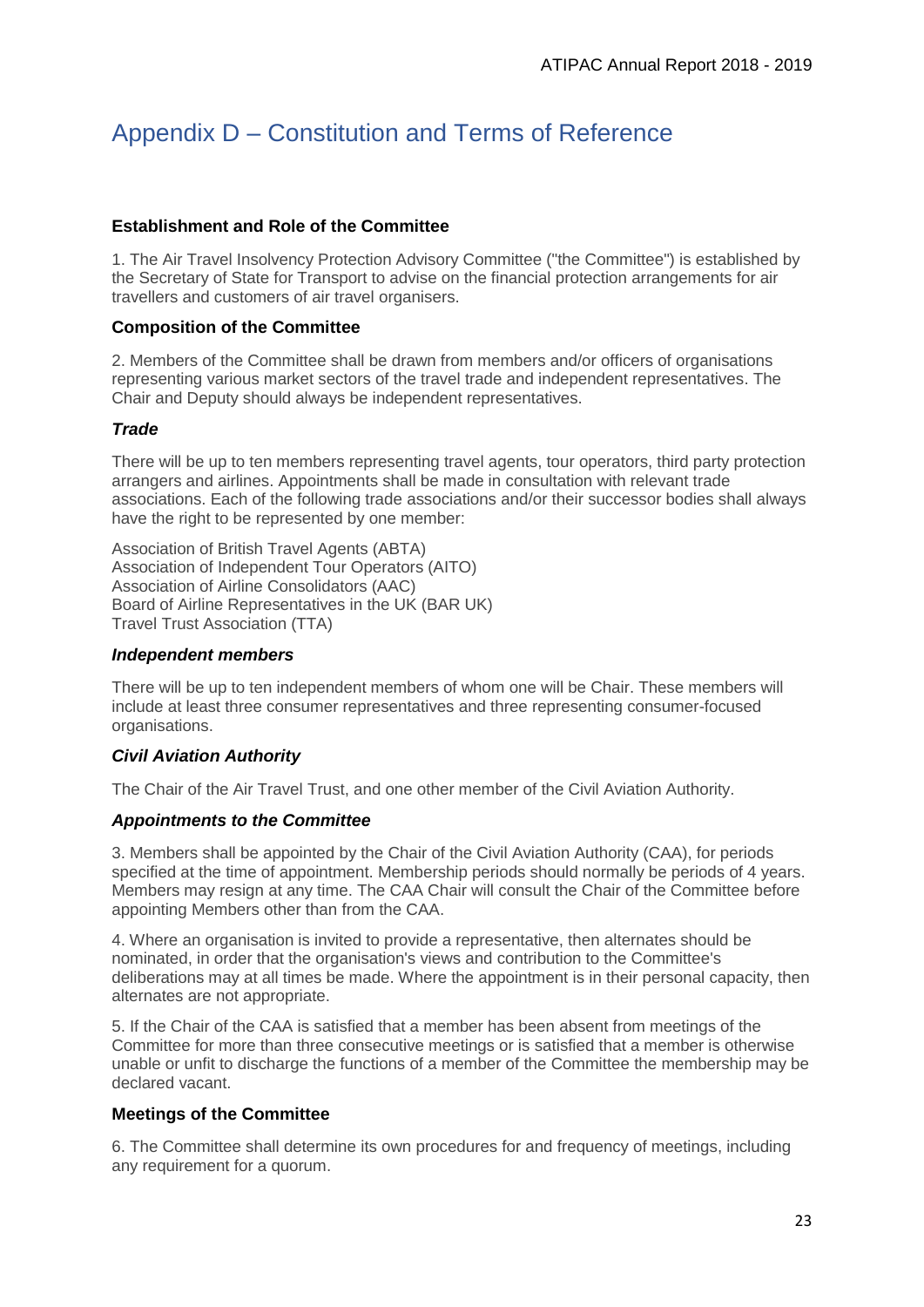7. The Chair may set up working groups to consider and report on specific issues. Although such groups will normally be made up of Committee members the Chair may appoint others with particular expertise at his discretion.

#### **Duties of Committee**

8. The Committee shall keep under review and from time to time advise the CAA, the Trustees of the Air Travel Trust and the Secretary of State for Transport on the arrangements for the financial protection of air travellers and customers of air travel organisers.

9. In particular it shall:

- advise the Trustees, the CAA and the Secretary of State on policies they should pursue to protect consumers;
- advise the CAA and the Trustees on payment policy and the use of their discretion when making payments from the Trust (The Payment Policy);
- advise the CAA how they can promote awareness of ATOL protection to consumers and consumer expectations of protection;
- advise on agreements between the Trustees, the CAA and third parties such as credit card companies where there are no commercial sensitivity issues;
- advise on current market conditions, emerging market trends and, where appropriate, their potential impact on consumers and the financial protection arrangements; and
- advise the CAA and the Trustees on the financial viability of the ATT.

10. The Committee shall submit to the Secretary of State an Annual Report on its activities in each year ended 31 March within four months of the end of that year. The Committee shall draw to the Secretary of State's attention at any time matters of concern on which, in its view, action is necessary.

#### **Administrative Arrangements**

11. Reasonable out of pocket expenses directly incurred by Members of the Committee in attending meetings shall be reimbursed by the CAA.

12. The CAA shall provide administrative support to the Committee.

Issued by: The Department of the Environment, Transport and the Regions April 2000 Amended by the Department for Transport July 2006 Amended by the Department for Transport September 2014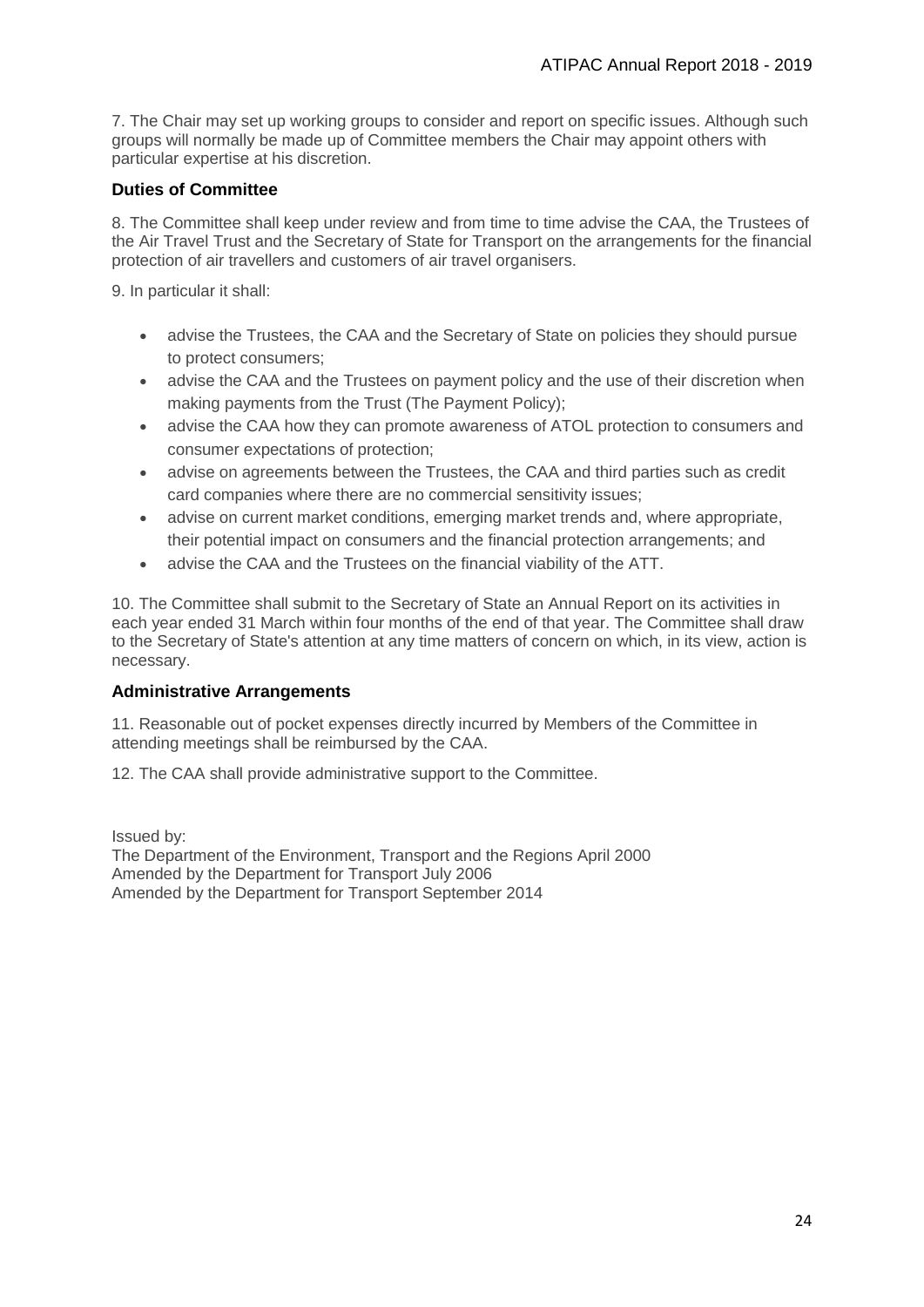25

# <span id="page-24-0"></span>Appendix E - ATIPAC Members as of 31 March 2019

# **Sandra Webber**

Independent Representative and Chair

Sandra has been ATIPAC Chair since July 2018. She is also the Chair of the Water Alternative Dispute Resolution Panel which provides oversight of the water industry consumer redress scheme. She previously served as Director of Consumer Support at the CAA and before this worked at the Department for Transport where her responsibilities included aviation and the ATOL protection scheme.

## **Alan Bowen**

Industry representative

Alan qualified as a solicitor in 1982 and, after a number of years in private practice, joined ABTA as Head of Legal Services. For the last 20 years he has been the Managing Partner of AGB Associates which specialises in advising the travel industry. He represents the Association of ATOL Companies (AAC).

## **Roger Bray**

Independent representative

Roger is one of the UK's longest serving travel journalists and a former travel editor of London's Evening Standard. He was a passenger on Concorde's first commercial flight, covered the rise and fall of Laker Airways, various air disasters and the after effects of 9/11. He is the coauthor of *Flight to the Sun* which explores the expansion of mass package tourism.

## **Jan Carton**

Consumer representative

Jan joined Citizens Advice as Senior Consumer Expert in March 2016. Previously she had spent 13 years as a self-employed Consumer Law Consultant, mainly providing training in a variety of consumer law subject areas to trading standards professionals, ADR providers, consumer advisers and government departments. This was preceded by careers in local government trading standards and as a senior lecturer in consumer law at Manchester Metropolitan University.







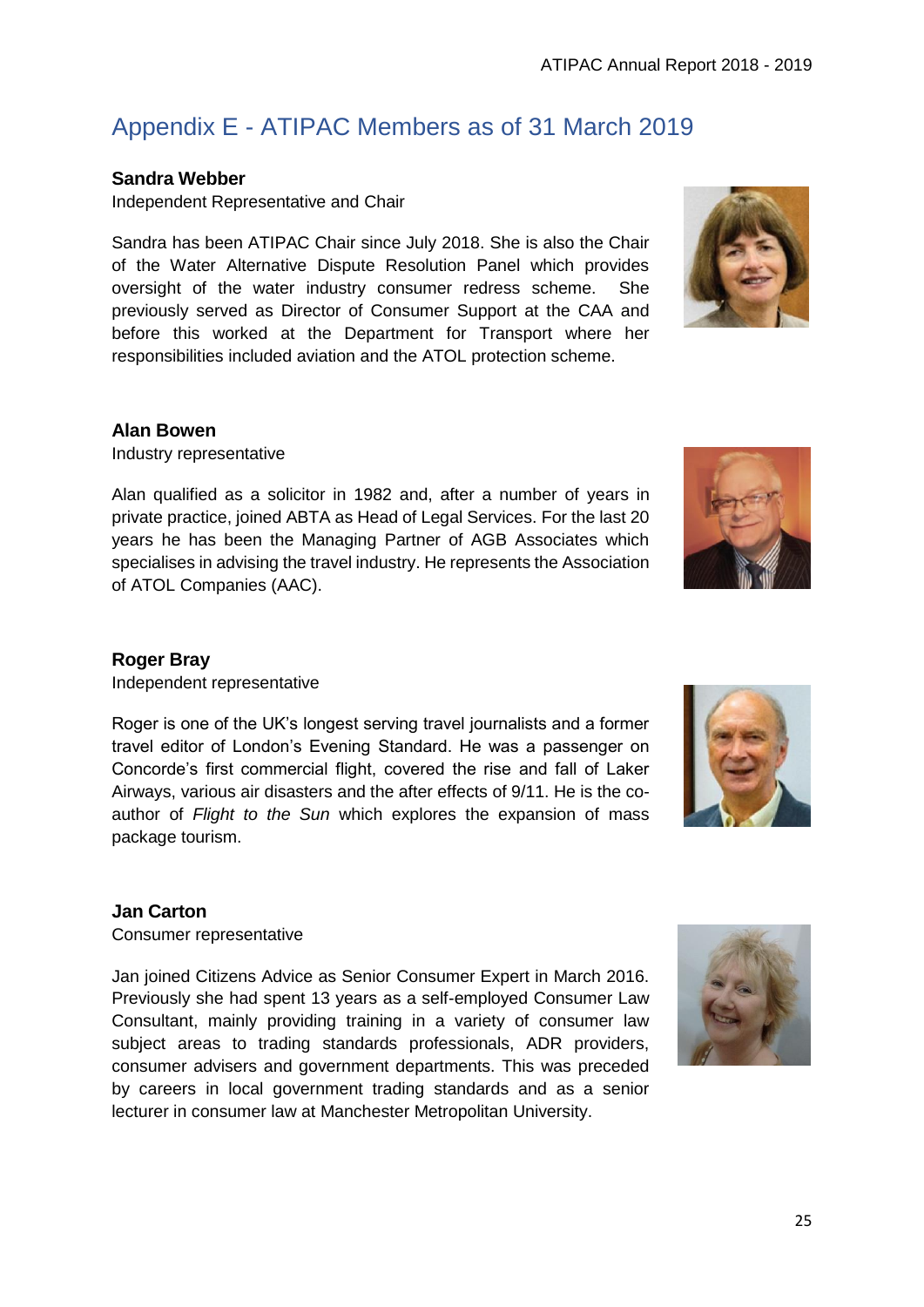## **Stephen D'Alfonso**

Industry representative

Stephen joined Thomas Cook as Group Head of Public Affairs and Sustainability in July 2016. Joining Thomas Cook from ABTA, where he was the travel association's Head of Public Affairs, Stephen was instrumental in developing the association as a leading campaigning force, leading on government affairs and political lobbying activities in Westminster and Brussels. Stephen joined ABTA following roles at GovNet Communications and the UK Parliament.



#### **Uday Dholakia OBE**

Independent representative

Uday is a Senior Partner at Global Consulting UK Ltd. He is an independent member of the Committee with an interest in better regulation and enterprise promotion.

## **Prof. David Grant**

Independent representative

David is Emeritus Professor of Law at Northumbria University. He is the co-author of Holiday Law (Sweet & Maxwell) with Stephen Mason and Simon Bunce. He has written and lectured extensively on travel law.

#### **Dale Keller**

Industry representative

Dale is the Chief Executive of the Board of Airline Representatives in the UK (BAR UK). He has 25 years' experience in the aviation, travel and tourism industries. He represents BAR UK on the Committee.



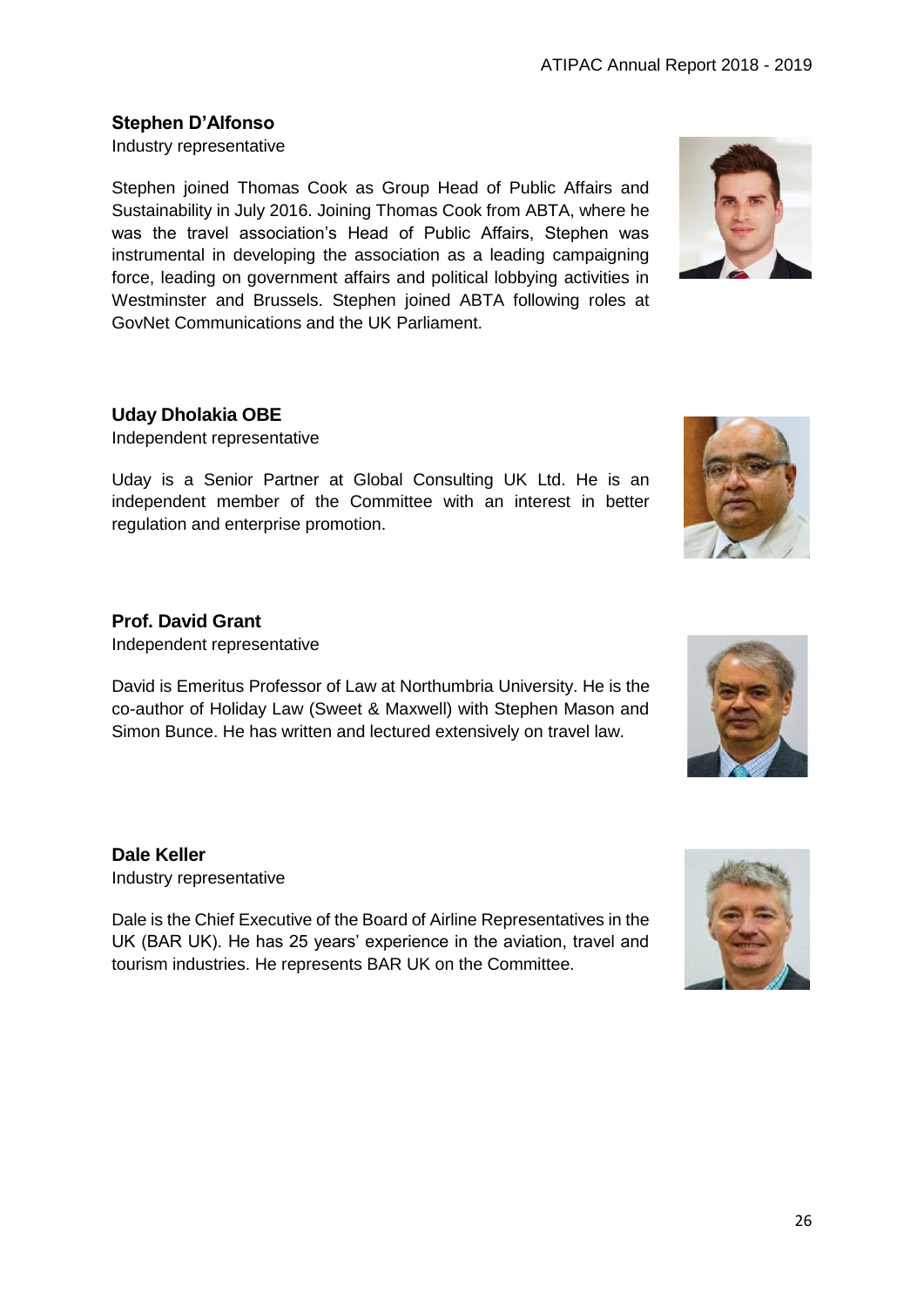## **Gary Lewis**

Industry representative

Gary became Chief Executive Officer of The Travel Network Group in early January 2016 following a successful management buyout of the Group. He was instrumental in delivering the first CAA Franchise arrangement in 2003 which still today provides the basis for Travel Trust Association Members to gain individual ATOL membership.

## **Alisdair Luxmoore**

Industry representative

Alisdair is a Founder and Director of Fleewinter Ltd. He represents the Association of Independent Tour Operators (AITO). He is a member of the AITO Council and also sits on the AITO Industry Issues and the website development groups.

## **Michael Medlicott**

CAA representative

Michael is a non-executive CAA Board member and Chairman of the Air Travel Trust. He also serves as a member of the CAA Audit Committee, the CAA Remuneration Committee and the CAA International Ltd Management Advisory Board. He has many years' experience of the transport and tourism sectors; he was the International Vice-President at Delta Air Lines, Chief Executive of the British Tourist Authority and sat as a board member of the Manchester Airports Group. He is a Companion of the Royal Aeronautical Society.

## **Keith Richards**

Independent representative

Keith is a barrister, arbitrator and commercial mediator. He is Chair of the Disabled Persons Transport Advisory Committee at the DfT, a Panel Member at the Competition and Markets Authority, and a member of the Financial Services Consumer Panel at the FCA. He previously served as Head of Business and Professional Development and Consumer Affairs at ABTA, and as Chair of the CAA Consumer Panel.





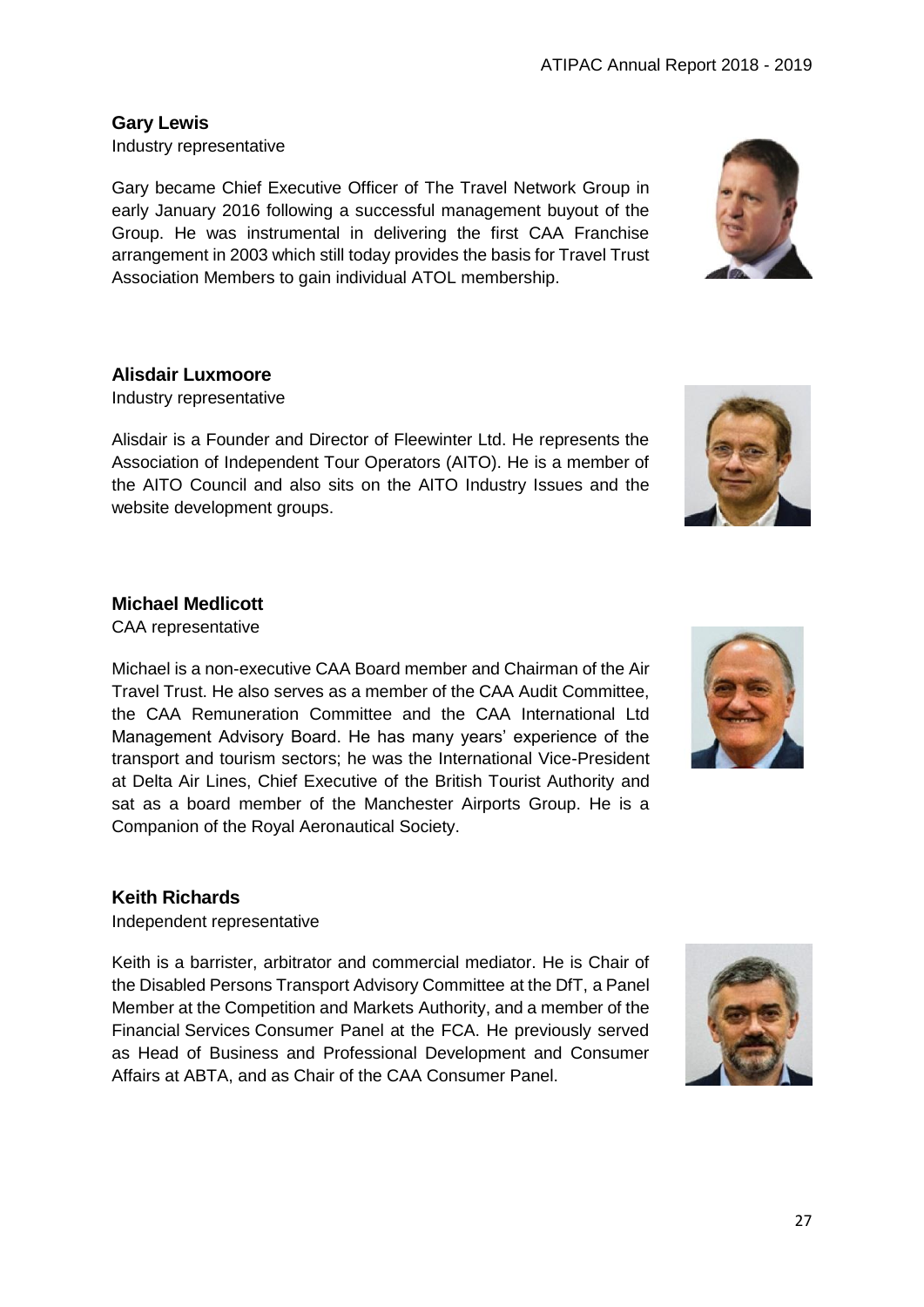28

## **Mandy Round**

Industry representative

Mandy has held varied roles in the travel industry for over 30 years, including General Manager at easyJet Holidays, Client Services and Tourism Director at Sambala Resort, Cape Verde, General Manager at Jet2holidays and EMEA Director for the Hong Kong Tourist Board.

## **Paul Smith**

CAA representative

Paul was appointed to the board as Group Director of Consumers and Markets on 24 May 2018. Before joining the CAA, he was the Head of Policy at the Payment Services Regulator, part of the UK's Financial Conduct Authority, since January 2016. Paul has also previously held the position of Chief Executive of the Australian Energy Market Commission as well as a number of senior positions with Ofgem and Ofcom.

## **John Snyder**

Industry representative

John qualified as a Solicitor in 2000 and after secondments to various businesses such as B&Q plc, Superdrug plc and Virgin, he joined Carnival plc in 2004. Carnival is the largest cruise operator in the world and John's role includes dealing with legal issues relating to the operations of P&O Cruises, Cunard, Princess Cruises, Holland America Line and Seabourn cruise brands.

## **Bruce Treloar**

Consumer representative

Bruce is the Chartered Trading Standards Institute's Lead Officer for the Holiday & Travel Industry with 41 years of experience as a practising trading standards officer.